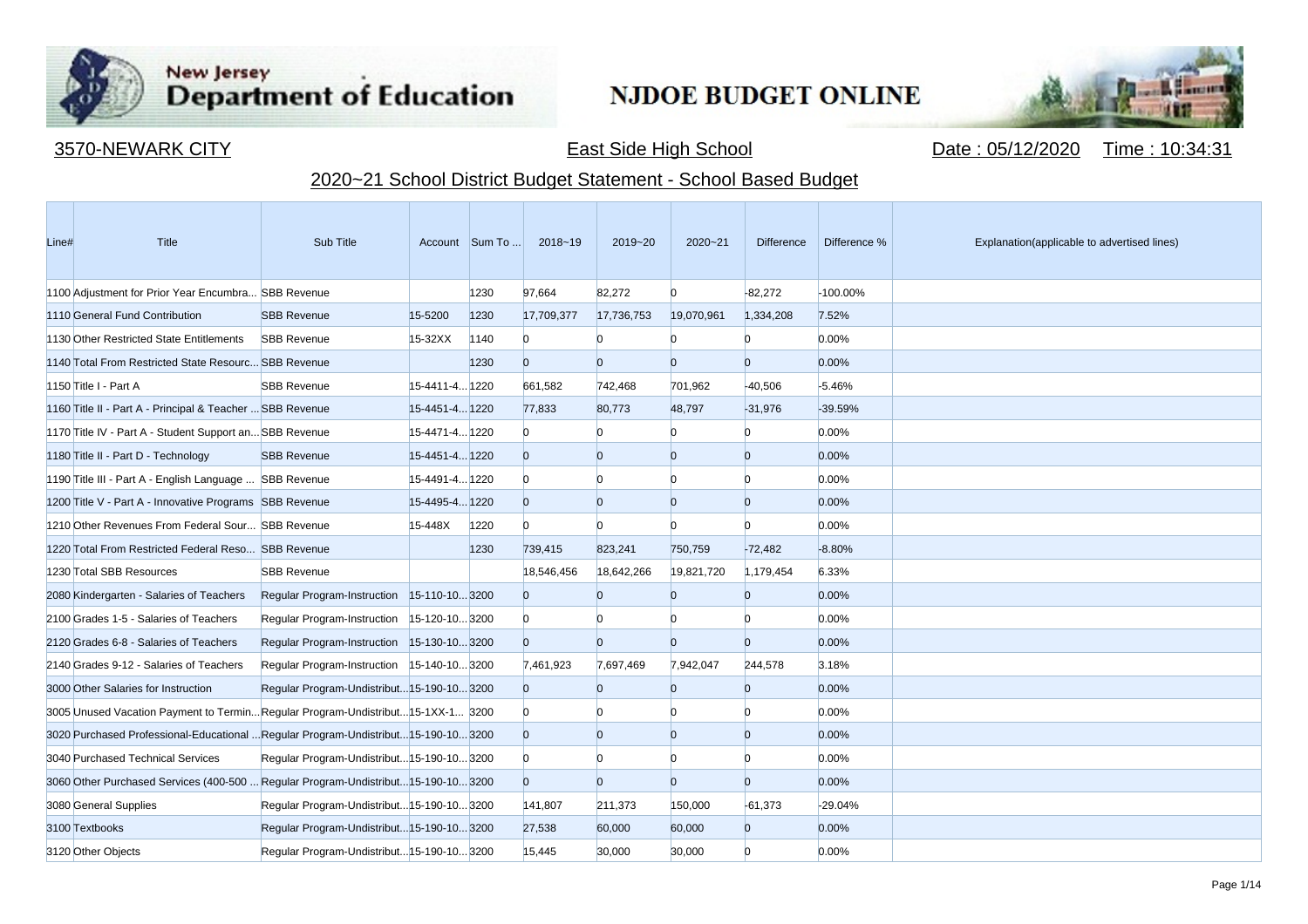| Line# | Title                                                                             | Sub Title                                |                | Account Sum To | 2018~19        | 2019~20        | 2020~21        | Difference     | Difference % | Explanation(applicable to advertised lines) |
|-------|-----------------------------------------------------------------------------------|------------------------------------------|----------------|----------------|----------------|----------------|----------------|----------------|--------------|---------------------------------------------|
|       | 3200 TOTAL REGULAR PROGRAMS - IN Regular Program-Undistribut                      |                                          |                | 72260          | 7,646,713      | 7,998,842      | 8,182,047      | 183,205        | 2.29%        |                                             |
|       | 3500 Salaries of Teachers                                                         | Cognitive-Mild                           | 15-201-10 3660 |                | 104,812        | 108,629        | 1,950          | $-106,679$     | -98.20%      |                                             |
|       | 3520 Other Salaries for Instruction                                               | Cognitive-Mild                           | 15-201-103660  |                | 1,253          | $\mathbf{0}$   | $\overline{0}$ | $\overline{0}$ | 0.00%        |                                             |
|       | 3525 Unused Vacation Payment to Termin Cognitive-Mild                             |                                          | 15-201-103660  |                | $\bf{0}$       | $\overline{0}$ | Ю              | $\Omega$       | 0.00%        |                                             |
|       | 3540 Purchased Professional-Educational  Cognitive-Mild                           |                                          | 15-201-103660  |                | $\overline{0}$ | $\overline{0}$ | $\overline{0}$ | $\Omega$       | 0.00%        |                                             |
|       | 3560 Purchased Technical Services                                                 | Cognitive-Mild                           | 15-201-103660  |                | $\bf{0}$       | $\overline{0}$ | $\Omega$       | n              | 0.00%        |                                             |
|       | 3580 Other Purchased Services (400-500  Cognitive-Mild                            |                                          | 15-201-103660  |                | $\overline{0}$ | $\Omega$       | $\overline{0}$ | $\Omega$       | 0.00%        |                                             |
|       | 3600 General Supplies                                                             | Cognitive-Mild                           | 15-201-103660  |                | $\mathbf{0}$   | 1,000          | $\overline{0}$ | $-1,000$       | -100.00%     |                                             |
|       | 3620 Textbooks                                                                    | Cognitive-Mild                           | 15-201-10 3660 |                | $\overline{0}$ | 2,500          | $\overline{0}$ | $-2,500$       | $-100.00%$   |                                             |
|       | 3640 Other Objects                                                                | Cognitive-Mild                           | 15-201-103660  |                | $\Omega$       | $\overline{0}$ | $\Omega$       | $\overline{0}$ | 0.00%        |                                             |
|       | 3660 TOTAL COGNITIVE - MILD                                                       | Cognitive-Mild                           |                | 10300          | 106,065        | 112,129        | 1,950          | $-110,179$     | -98.26%      |                                             |
|       | 4000 Salaries of Teachers                                                         | Cognitive-Moderate                       | 15-202-104160  |                | $\bf{0}$       | $\Omega$       | $\Omega$       | $\overline{0}$ | 0.00%        |                                             |
|       | 4020 Other Salaries for Instruction                                               | Cognitive-Moderate                       | 15-202-104160  |                | $\mathbf{0}$   | $\overline{0}$ | $\mathbf{0}$   | $\Omega$       | 0.00%        |                                             |
|       | 4025 Unused Vacation Payment to Termin Cognitive-Moderate                         |                                          | 15-202-104160  |                | $\bf{0}$       | $\Omega$       | $\Omega$       | n              | 0.00%        |                                             |
|       | 4040 Purchased Professional-Educational  Cognitive-Moderate                       |                                          | 15-202-104160  |                | $\overline{0}$ | $\overline{0}$ | $\overline{0}$ | $\Omega$       | 0.00%        |                                             |
|       | 4060 Purchased Technical Services                                                 | Cognitive-Moderate                       | 15-202-104160  |                | $\bf{0}$       | $\Omega$       | $\Omega$       | $\Omega$       | 0.00%        |                                             |
|       | 4080 Other Purchased Services (400-500  Cognitive-Moderate                        |                                          | 15-202-104160  |                | $\overline{0}$ | $\overline{0}$ | $\Omega$       | $\overline{0}$ | 0.00%        |                                             |
|       | 4100 General Supplies                                                             | Cognitive-Moderate                       | 15-202-104160  |                | 991            | $\overline{0}$ | 1,000          | 1,000          | 100.00%      |                                             |
|       | 4120 Textbooks                                                                    | Cognitive-Moderate                       | 15-202-104160  |                | $\overline{0}$ | $\overline{0}$ | $\Omega$       | $\overline{0}$ | 0.00%        |                                             |
|       | 4140 Other Objects                                                                | Cognitive-Moderate                       | 15-202-104160  |                | $\bf{0}$       | $\overline{0}$ | 2,500          | 2,500          | 100.00%      |                                             |
|       | 4160 TOTAL COGNITIVE - MODERATE                                                   | Cognitive-Moderate                       |                | 10300          | 991            | $\overline{0}$ | 3,500          | 3,500          | 100.00%      |                                             |
|       | 4500 Salaries of Teachers                                                         | Learning and Language Dis 15-204-10 4660 |                |                | 242,526        | 253,446        | 532,107        | 278,661        | 109.95%      |                                             |
|       | 4520 Other Salaries for Instruction                                               | Learning and Language Dis 15-204-10 4660 |                |                | $\overline{0}$ | $\overline{0}$ | $\overline{0}$ | $\overline{0}$ | 0.00%        |                                             |
|       | 4525 Unused Vacation Payment to Termin Learning and Language Dis 15-204-10 4660   |                                          |                |                | $\Omega$       | $\Omega$       | $\Omega$       | $\Omega$       | 0.00%        |                                             |
|       | 4540 Purchased Professional-Educational  Learning and Language Dis 15-204-10 4660 |                                          |                |                | $\overline{0}$ | $\overline{0}$ | $\overline{0}$ | $\overline{0}$ | 0.00%        |                                             |
|       | 4560 Purchased Technical Services                                                 | Learning and Language Dis 15-204-10 4660 |                |                | $\Omega$       |                |                |                | 0.00%        |                                             |
|       | 4580 Other Purchased Services (400-500  Learning and Language Dis 15-204-10 4660  |                                          |                |                | $\Omega$       | $\Omega$       | $\Omega$       |                | 0.00%        |                                             |
|       | 4600 General Supplies                                                             | Learning and Language Dis 15-204-10 4660 |                |                | 1,000          | 1,000          | 1,000          | $\overline{0}$ | 0.00%        |                                             |
|       | 4620 Textbooks                                                                    | Learning and Language Dis 15-204-10 4660 |                |                | $\overline{0}$ | $\overline{0}$ | $\mathbf{0}$   | $\overline{0}$ | 0.00%        |                                             |
|       | 4640 Other Objects                                                                | Learning and Language Dis 15-204-10 4660 |                |                | $\Omega$       | $\overline{0}$ | $\Omega$       | $\overline{0}$ | 0.00%        |                                             |
|       | 4660 TOTAL LEARNING AND/OR LANG Learning and Language Dis                         |                                          |                | 10300          | 243,526        | 254,446        | 533,107        | 278,661        | 109.52%      |                                             |
|       | 5000 Salaries of Teachers                                                         | Visual Impairments                       | 15-206-10 5160 |                | $\overline{0}$ | $\overline{0}$ | $\Omega$       | $\overline{0}$ | 0.00%        |                                             |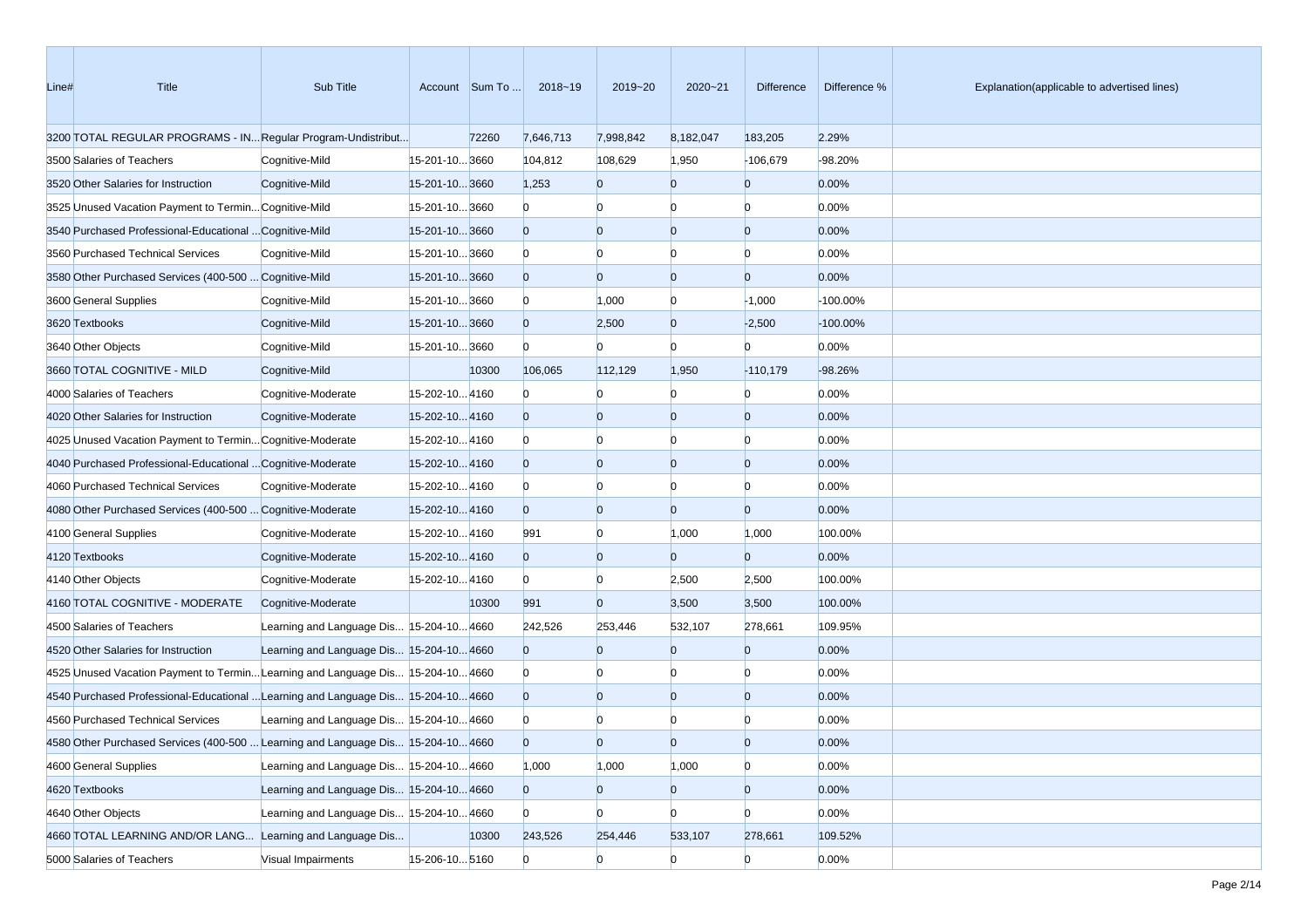| Line# | Title                                                            | Sub Title                      |                      | Account Sum To | 2018~19        | 2019~20        | 2020~21        | Difference     | Difference % | Explanation(applicable to advertised lines) |
|-------|------------------------------------------------------------------|--------------------------------|----------------------|----------------|----------------|----------------|----------------|----------------|--------------|---------------------------------------------|
|       | 5020 Other Salaries for Instruction                              | Visual Impairments             | 15-206-105160        |                | $\overline{0}$ | $\overline{0}$ | $\overline{0}$ | $\overline{0}$ | 0.00%        |                                             |
|       | 5025 Unused Vacation Payment to Termin Visual Impairments        |                                | 15-206-105160        |                | $\mathbf{0}$   | $\Omega$       | $\Omega$       | $\Omega$       | 0.00%        |                                             |
|       | 5040 Purchased Professional-Educational  Visual Impairments      |                                | 15-206-105160        |                | $\overline{0}$ | $\overline{0}$ | $\overline{0}$ | $\overline{0}$ | 0.00%        |                                             |
|       | 5060 Purchased Technical Services                                | <b>Visual Impairments</b>      | 15-206-105160        |                | $\mathbf{0}$   | $\Omega$       | $\Omega$       | n              | 0.00%        |                                             |
|       | 5080 Other Purchased Services (400-500  Visual Impairments       |                                | 15-206-105160        |                | $\overline{0}$ | $\Omega$       | $\overline{0}$ | $\Omega$       | 0.00%        |                                             |
|       | 5100 General Supplies                                            | Visual Impairments             | 15-206-10 5160       |                | $\mathbf{0}$   | $\Omega$       | $\Omega$       | n              | 0.00%        |                                             |
|       | 5120 Textbooks                                                   | Visual Impairments             | 15-206-10 5160       |                | $\overline{0}$ | $\overline{0}$ | $\overline{0}$ | $\overline{0}$ | 0.00%        |                                             |
|       | 5140 Other Objects                                               | Visual Impairments             | 15-206-10 5160       |                | $\mathbf{0}$   | $\Omega$       | $\Omega$       | $\Omega$       | 0.00%        |                                             |
|       | 5160 TOTAL VISUAL IMPAIRMENTS                                    | Visual Impairments             |                      | 10300          | $\overline{0}$ | $\Omega$       | $\overline{0}$ | $\Omega$       | 0.00%        |                                             |
|       | 5500 Salaries of Teachers                                        | <b>Auditory Impairments</b>    | 15-207-105660        |                | $\mathbf{0}$   | $\Omega$       | $\Omega$       | O              | 0.00%        |                                             |
|       | 5520 Other Salaries for Instruction                              | <b>Auditory Impairments</b>    | 15-207-105660        |                | $\overline{0}$ | $\Omega$       | $\overline{0}$ | $\Omega$       | 0.00%        |                                             |
|       | 5525 Unused Vacation Payment to Termin Auditory Impairments      |                                | 15-207-10 5660       |                | $\mathbf{0}$   | $\Omega$       | $\Omega$       | n              | 0.00%        |                                             |
|       | 5540 Purchased Professional-Educational  Auditory Impairments    |                                | 15-207-10 5660       |                | $\overline{0}$ | $\Omega$       | $\overline{0}$ | $\overline{0}$ | 0.00%        |                                             |
|       | 5560 Purchased Technical Services                                | <b>Auditory Impairments</b>    | 15-207-105660        |                | $\mathbf{0}$   | $\Omega$       | $\Omega$       | $\Omega$       | 0.00%        |                                             |
|       | 5580 Other Purchased Services (400-500  Auditory Impairments     |                                | 15-207-105660        |                | $\overline{0}$ | $\Omega$       | $\overline{0}$ | $\Omega$       | 0.00%        |                                             |
|       | 5600 General Supplies                                            | <b>Auditory Impairments</b>    | 15-207-105660        |                | $\mathbf{0}$   | $\Omega$       | $\Omega$       | n              | 0.00%        |                                             |
|       | 5620 Textbooks                                                   | <b>Auditory Impairments</b>    | 15-207-10 5660       |                | $\overline{0}$ | $\Omega$       | $\overline{0}$ | $\Omega$       | 0.00%        |                                             |
|       | 5640 Other Objects                                               | <b>Auditory Impairments</b>    | 15-207-10 5660       |                | $\mathbf{0}$   | $\Omega$       | n              | n              | 0.00%        |                                             |
|       | 5660 TOTAL AUDITORY IMPAIRMENTS                                  | <b>Auditory Impairments</b>    |                      | 10300          | $\overline{0}$ | $\Omega$       | $\Omega$       | $\overline{0}$ | 0.00%        |                                             |
|       | 6000 Salaries of Teachers                                        | <b>Behavioral Disabilities</b> | 15-209-10 6160       |                | 501,725        | 518,674        | 375,481        | $-143,193$     | $-27.61%$    |                                             |
|       | 6020 Other Salaries for Instruction                              | <b>Behavioral Disabilities</b> | 15-209-10 6160       |                | $\overline{0}$ | $\Omega$       | $\Omega$       | $\overline{0}$ | 0.00%        |                                             |
|       | 6025 Unused Vacation Payment to Termin Behavioral Disabilities   |                                | 15-209-10 6160       |                | $\mathbf{0}$   | $\Omega$       | 0              | n              | 0.00%        |                                             |
|       | 6040 Purchased Professional-Educational  Behavioral Disabilities |                                | $15 - 209 - 10 6160$ |                | $\overline{0}$ | $\Omega$       | $\overline{0}$ | $\Omega$       | 0.00%        |                                             |
|       | 6060 Purchased Technical Services                                | <b>Behavioral Disabilities</b> | 15-209-10 6160       |                | $\mathbf{0}$   | $\Omega$       | $\Omega$       | n              | 0.00%        |                                             |
|       | 6080 Other Purchased Services (400-500  Behavioral Disabilities  |                                | 15-209-10 6160       |                | $\overline{0}$ | $\Omega$       | $\overline{0}$ | $\Omega$       | 0.00%        |                                             |
|       | 6100 General Supplies                                            | <b>Behavioral Disabilities</b> | 15-209-10 6160       |                | $\mathbf{0}$   |                |                |                | 0.00%        |                                             |
|       | 6120 Textbooks                                                   | <b>Behavioral Disabilities</b> | 15-209-10 6160       |                | $\Omega$       | $\Omega$       | $\Omega$       | n              | 0.00%        |                                             |
|       | 6140 Other Objects                                               | <b>Behavioral Disabilities</b> | 15-209-10 6160       |                | $\overline{0}$ | $\overline{0}$ | $\overline{0}$ | $\overline{0}$ | 0.00%        |                                             |
|       | 6160 TOTAL BEHAVIORAL DISABILITIES Behavioral Disabilities       |                                |                      | 10300          | 501,725        | 518,674        | 375,481        | $-143,193$     | $-27.61%$    |                                             |
|       | 6500 Salaries of Teachers                                        | <b>Multiple Disabilities</b>   | 15-212-10 6660       |                | $\bf{0}$       | $\Omega$       | $\overline{0}$ | $\overline{0}$ | 0.00%        |                                             |
|       | 6520 Other Salaries for Instruction                              | <b>Multiple Disabilities</b>   | 15-212-106660        |                | $\overline{0}$ | $\mathbf{0}$   | $\overline{0}$ | $\overline{0}$ | 0.00%        |                                             |
|       | 6525 Unused Vacation Payment to Termin Multiple Disabilities     |                                | 15-212-10 6660       |                | $\overline{0}$ | $\overline{0}$ | $\Omega$       | $\overline{0}$ | 0.00%        |                                             |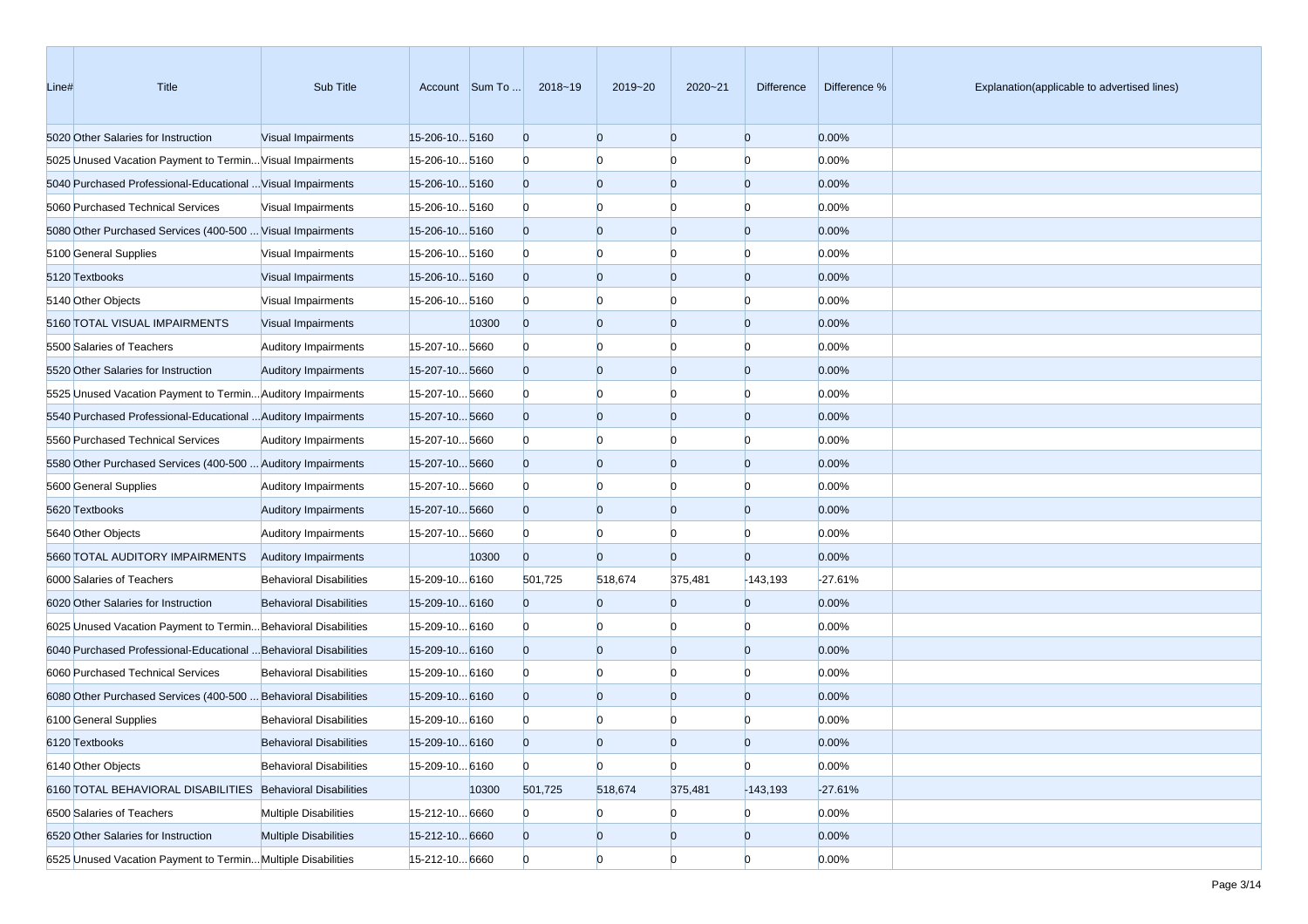| Line# | Title                                                                                 | Sub Title                                     |                | Account Sum To | 2018~19        | 2019~20        | 2020~21        | Difference     | Difference % | Explanation(applicable to advertised lines) |
|-------|---------------------------------------------------------------------------------------|-----------------------------------------------|----------------|----------------|----------------|----------------|----------------|----------------|--------------|---------------------------------------------|
|       | 6540 Purchased Professional-Educational  Multiple Disabilities                        |                                               | 15-212-10 6660 |                | $\overline{0}$ | $\overline{0}$ | $\overline{0}$ | $\overline{0}$ | 0.00%        |                                             |
|       | 6560 Purchased Technical Services                                                     | <b>Multiple Disabilities</b>                  | 15-212-10 6660 |                | $\bf{0}$       | $\Omega$       | $\Omega$       | $\Omega$       | 0.00%        |                                             |
|       | 6580 Other Purchased Services (400-500  Multiple Disabilities                         |                                               | 15-212-10 6660 |                | $\overline{0}$ | $\overline{0}$ | $\overline{0}$ | $\overline{0}$ | 0.00%        |                                             |
|       | 6600 General Supplies                                                                 | <b>Multiple Disabilities</b>                  | 15-212-10 6660 |                | $\Omega$       | $\Omega$       | $\Omega$       | $\Omega$       | 0.00%        |                                             |
|       | 6620 Textbooks                                                                        | <b>Multiple Disabilities</b>                  | 15-212-10 6660 |                | $\overline{0}$ | $\overline{0}$ | $\overline{0}$ | $\Omega$       | 0.00%        |                                             |
|       | 6640 Other Objects                                                                    | <b>Multiple Disabilities</b>                  | 15-212-10 6660 |                | $\Omega$       | $\Omega$       | $\Omega$       | n              | 0.00%        |                                             |
|       | 6660 TOTAL MULTIPLE DISABILITIES                                                      | <b>Multiple Disabilities</b>                  |                | 10300          | $\overline{0}$ | $\Omega$       | $\Omega$       | $\overline{0}$ | 0.00%        |                                             |
|       | 7000 Salaries of Teachers                                                             | Resource Room/Resource   15-213-10 7160       |                |                | 389,835        | 464,813        | 615,049        | 150,236        | 32.32%       |                                             |
|       | 7020 Other Salaries for Instruction                                                   | Resource Room/Resource   15-213-10 7160       |                |                | $\overline{0}$ | $\Omega$       | $\Omega$       | $\overline{0}$ | 0.00%        |                                             |
|       | 7025 Unused Vacation Payment to TerminResource Room/Resource  15-213-107160           |                                               |                |                | $\mathbf{0}$   | $\Omega$       | $\Omega$       | $\Omega$       | 0.00%        |                                             |
|       | 7040 Purchased Professional-Educational  Resource Room/Resource  15-213-10 7160       |                                               |                |                | $\overline{0}$ | $\overline{0}$ | $\overline{0}$ | $\overline{0}$ | 0.00%        |                                             |
|       | 7060 Purchased Technical Services                                                     | Resource Room/Resource   15-213-10 7160       |                |                | $\Omega$       | $\overline{0}$ | $\Omega$       | n              | 0.00%        |                                             |
|       | 7080 Other Purchased Services (400-500  Resource Room/Resource  15-213-10 7160        |                                               |                |                | $\overline{0}$ | $\Omega$       | $\Omega$       | $\Omega$       | 0.00%        |                                             |
|       | 7100 General Supplies                                                                 | Resource Room/Resource   15-213-10 7160       |                |                | 2,154          | 2,500          | 2,500          | $\Omega$       | 0.00%        |                                             |
|       | 7120 Textbooks                                                                        | Resource Room/Resource   15-213-10 7160       |                |                | $\overline{0}$ | $\overline{0}$ | $\Omega$       | $\overline{0}$ | 0.00%        |                                             |
|       | 7140 Other Objects                                                                    | Resource Room/Resource   15-213-10 7160       |                |                | $\Omega$       | $\Omega$       | n              | $\Omega$       | 0.00%        |                                             |
|       | 7160 TOTAL RESOURCE ROOM/RESOU Resource Room/Resource                                 |                                               |                | 10300          | 391,989        | 467,313        | 617,549        | 150,236        | 32.15%       |                                             |
|       | 7500 Salaries of Teachers                                                             | Autism                                        | 15-214-107660  |                | $\mathbf{0}$   | $\Omega$       | $\Omega$       | $\Omega$       | 0.00%        |                                             |
|       | 7520 Other Salaries for Instruction                                                   | Autism                                        | 15-214-107660  |                | $\overline{0}$ | $\overline{0}$ | $\overline{0}$ | $\overline{0}$ | 0.00%        |                                             |
|       | 7525 Unused Vacation Payment to Termin Autism                                         |                                               | 15-214-107660  |                | $\Omega$       | $\Omega$       | $\Omega$       | n              | 0.00%        |                                             |
|       | 7540 Purchased Professional-Educational  Autism                                       |                                               | 15-214-107660  |                | $\overline{0}$ | $\overline{0}$ | $\overline{0}$ | $\Omega$       | 0.00%        |                                             |
|       | 7560 Purchased Technical Services                                                     | Autism                                        | 15-214-107660  |                | $\Omega$       | $\Omega$       | $\Omega$       | n              | 0.00%        |                                             |
|       | 7580 Other Purchased Services (400-500  Autism                                        |                                               | 15-214-107660  |                | $\overline{0}$ | $\overline{0}$ | $\Omega$       | $\Omega$       | 0.00%        |                                             |
|       | 7600 General Supplies                                                                 | Autism                                        | 15-214-107660  |                | $\Omega$       | $\Omega$       | $\Omega$       | n              | 0.00%        |                                             |
|       | 7620 Textbooks                                                                        | Autism                                        | 15-214-107660  |                | $\overline{0}$ | $\overline{0}$ | $\overline{0}$ | $\Omega$       | 0.00%        |                                             |
|       | 7640 Other Objects                                                                    | Autism                                        | 15-214-107660  |                | $\Omega$       |                |                |                | 0.00%        |                                             |
|       | 7660 TOTAL AUTISM                                                                     | Autism                                        |                | 10300          | $\Omega$       | $\Omega$       | $\Omega$       |                | 0.00%        |                                             |
|       | 8000 Salaries of Teachers                                                             | Preschool Disabilities Part Ti 15-215-10 8140 |                |                | $\mathbf{0}$   | $\overline{0}$ | $\overline{0}$ | $\overline{0}$ | 0.00%        |                                             |
|       | 8020 Other Salaries for Instruction                                                   | Preschool Disabilities Part Ti 15-215-10 8140 |                |                | $\mathbf{0}$   | $\overline{0}$ | $\mathbf{0}$   | $\overline{0}$ | 0.00%        |                                             |
|       | 8025 Unused Vacation Payment to Termin Preschool Disabilities Part Ti 15-215-10 8140  |                                               |                |                | $\mathbf{0}$   | $\bf{0}$       | $\bf{0}$       | n              | 0.00%        |                                             |
|       | 8040 Purchased Professional-Educational  Preschool Disabilities Part Ti15-215-10 8140 |                                               |                |                | $\mathbf{0}$   | $\mathbf{0}$   | $\mathbf{0}$   | $\overline{0}$ | 0.00%        |                                             |
|       | 8060 Purchased Technical Services                                                     | Preschool Disabilities Part Ti 15-215-10 8140 |                |                | $\mathbf{0}$   | $\overline{0}$ | $\Omega$       | $\Omega$       | 0.00%        |                                             |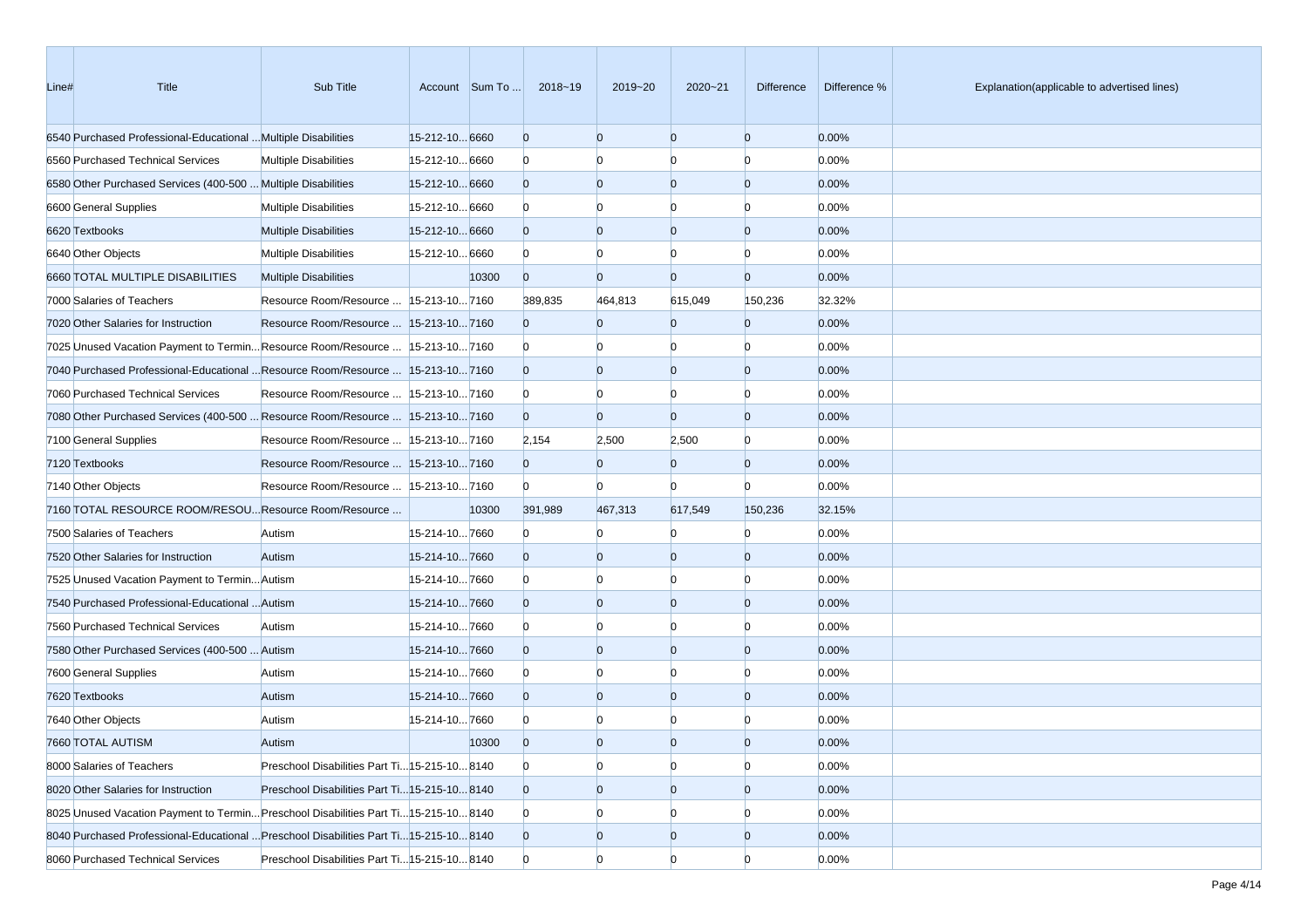| Line# | Title                                                                                  | Sub Title                                     |                 | Account Sum To | 2018~19        | 2019~20        | 2020~21        | Difference     | Difference % | Explanation(applicable to advertised lines) |
|-------|----------------------------------------------------------------------------------------|-----------------------------------------------|-----------------|----------------|----------------|----------------|----------------|----------------|--------------|---------------------------------------------|
|       | 8080 Other Purchased Services (400-500  Preschool Disabilities Part Ti15-215-10 8140   |                                               |                 |                | $\mathbf{0}$   | $\overline{0}$ | $\overline{0}$ | $\overline{0}$ | 0.00%        |                                             |
|       | 8100 General Supplies                                                                  | Preschool Disabilities Part Ti 15-215-10 8140 |                 |                | $\mathbf{0}$   | n              |                | n              | 0.00%        |                                             |
|       | 8120 Other Objects                                                                     | Preschool Disabilities Part Ti 15-215-10 8140 |                 |                | $\overline{0}$ | $\overline{0}$ | $\overline{0}$ | $\mathbf{0}$   | 0.00%        |                                             |
|       | 8140 TOTAL PRESCHOOL DISABILITIES Preschool Disabilities Part Ti                       |                                               |                 | 10300          | $\mathbf{0}$   | $\Omega$       | n              | n              | 0.00%        |                                             |
|       | 8500 Salaries of Teachers                                                              | Preschool Disabilities Full Ti 15-216-10 8640 |                 |                | $\mathbf{0}$   | $\overline{0}$ | $\overline{0}$ | $\mathbf{0}$   | 0.00%        |                                             |
|       | 8520 Other Salaries for Instruction                                                    | Preschool Disabilities Full Ti 15-216-10 8640 |                 |                | $\mathbf{0}$   | $\Omega$       | $\Omega$       | $\Omega$       | 0.00%        |                                             |
|       | 8525 Unused Vacation Payment to Termin Preschool Disabilities Full Ti 15-216-10 8640   |                                               |                 |                | $\overline{0}$ | $\overline{0}$ | $\overline{0}$ | $\overline{0}$ | 0.00%        |                                             |
|       | 8640 Purchased Professional-Educational  Preschool Disabilities Full Ti 15-216-10 8640 |                                               |                 |                | $\bf{0}$       | n              | n              | n              | 0.00%        |                                             |
|       | 8560 Purchased Technical Services                                                      | Preschool Disabilities Full Ti 15-216-10 8640 |                 |                | $\overline{0}$ | $\overline{0}$ | $\overline{0}$ | $\overline{0}$ | 0.00%        |                                             |
|       | 8680 Other Purchased Services (400-500  Preschool Disabilities Full Ti 15-216-10 8640  |                                               |                 |                | $\mathbf{0}$   | n              |                | n              | 0.00%        |                                             |
|       | 8600 General Supplies                                                                  | Preschool Disabilities Full Ti 15-216-10 8640 |                 |                | $\overline{0}$ | $\overline{0}$ | $\overline{0}$ | $\mathbf{0}$   | 0.00%        |                                             |
|       | 8620 Other Objects                                                                     | Preschool Disabilities Full Ti 15-216-10 8640 |                 |                | $\bf{0}$       | $\Omega$       | n              | n              | 0.00%        |                                             |
|       | 8640 TOTAL PRESCHOOL DISABILITIES Preschool Disabilities Full Ti                       |                                               |                 | 10300          | $\mathbf{0}$   | $\overline{0}$ | $\overline{0}$ | $\mathbf{0}$   | 0.00%        |                                             |
|       | 10 Salaries of Teachers                                                                | Cognitive - Severe                            | 15-222-10 10150 |                | $\bf{0}$       | $\Omega$       | $\Omega$       | n              | 0.00%        |                                             |
|       | 10 Other Salaries for Instruction                                                      | Cognitive - Severe                            | 15-222-1010150  |                | $\overline{0}$ | $\overline{0}$ | $\overline{0}$ | $\mathbf{0}$   | 0.00%        |                                             |
|       | 10 Unused Vacation Payment to Termin Cognitive - Severe                                |                                               | 15-222-10 10150 |                | $\bf{0}$       | n              | n              | n              | 0.00%        |                                             |
|       | 10 Purchased Professional-Educational  Cognitive - Severe                              |                                               | 15-222-10 10150 |                | $\overline{0}$ | $\overline{0}$ | $\overline{0}$ | $\mathbf{0}$   | 0.00%        |                                             |
|       | 10 Purchased Technical Services                                                        | Cognitive - Severe                            | 15-222-10 10150 |                | $\bf{0}$       | n              |                | n              | 0.00%        |                                             |
|       | 10 Other Purchased Services (400-500  Cognitive - Severe                               |                                               | 15-222-10 10150 |                | $\overline{0}$ | $\overline{0}$ | $\overline{0}$ | $\mathbf{0}$   | 0.00%        |                                             |
|       | 10 General Supplies                                                                    | Cognitive - Severe                            | 15-222-10 10150 |                | $\bf{0}$       | $\Omega$       | n              | $\Omega$       | 0.00%        |                                             |
|       | 10 Textbooks                                                                           | Cognitive - Severe                            | 15-222-10 10150 |                | $\overline{0}$ | $\overline{0}$ | $\overline{0}$ | $\mathbf{0}$   | 0.00%        |                                             |
|       | 10 Other Objects                                                                       | Cognitive - Severe                            | 15-222-10 10150 |                | $\bf{0}$       | $\Omega$       |                | $\Omega$       | 0.00%        |                                             |
|       | 10 TOTAL COGNITIVE - SEVERE                                                            | <b>Cognitive Severe</b>                       |                 | 10300          | $\overline{0}$ | $\overline{0}$ | $\Omega$       | $\mathbf{0}$   | 0.00%        |                                             |
|       | 10 TOTAL SPECIAL EDUCATION - IN                                                        |                                               |                 | 72260          | 1,244,296      | 1,352,562      | 1,531,587      | 179,025        | 13.24%       |                                             |
|       | 11 Salaries of Teachers                                                                | <b>Basic Skills/Remedial</b>                  | 15-230-10 11160 |                | $\Omega$       | $\Omega$       | $\Omega$       | $\overline{0}$ | 0.00%        |                                             |
|       | 11 Other Salaries for Instruction                                                      | <b>Basic Skills/Remedial</b>                  | 15-230-10 11160 |                | $\bf{0}$       | n              |                | n              | 0.00%        |                                             |
|       | 11 Unused Vacation Payment to Termin Basic Skills/Remedial                             |                                               | 15-230-10 11160 |                | $\overline{0}$ | $\Omega$       | $\Omega$       | $\Omega$       | 0.00%        |                                             |
|       | 11 Purchased Professional-Educational  Basic Skills/Remedial                           |                                               | 15-230-10 11160 |                | $\overline{0}$ | $\overline{0}$ | $\overline{0}$ | $\overline{0}$ | 0.00%        |                                             |
|       | 11 Purchased Technical Services                                                        | <b>Basic Skills/Remedial</b>                  | 15-230-10 11160 |                | $\overline{0}$ | $\mathbf{0}$   | $\overline{0}$ | $\overline{0}$ | 0.00%        |                                             |
|       | 11 Other Purchased Services (400-500  Basic Skills/Remedial                            |                                               | 15-230-10 11160 |                | $\mathbf{0}$   | $\overline{0}$ |                | $\Omega$       | 0.00%        |                                             |
|       | 11 General Supplies                                                                    | <b>Basic Skills/Remedial</b>                  | 15-230-10 11160 |                | $\overline{0}$ | $\mathbf{0}$   | $\mathbf{0}$   | $\overline{0}$ | 0.00%        |                                             |
|       | 11 Textbooks                                                                           | Basic Skills/Remedial                         | 15-230-10 11160 |                | $\overline{0}$ | $\overline{0}$ | $\Omega$       | $\Omega$       | 0.00%        |                                             |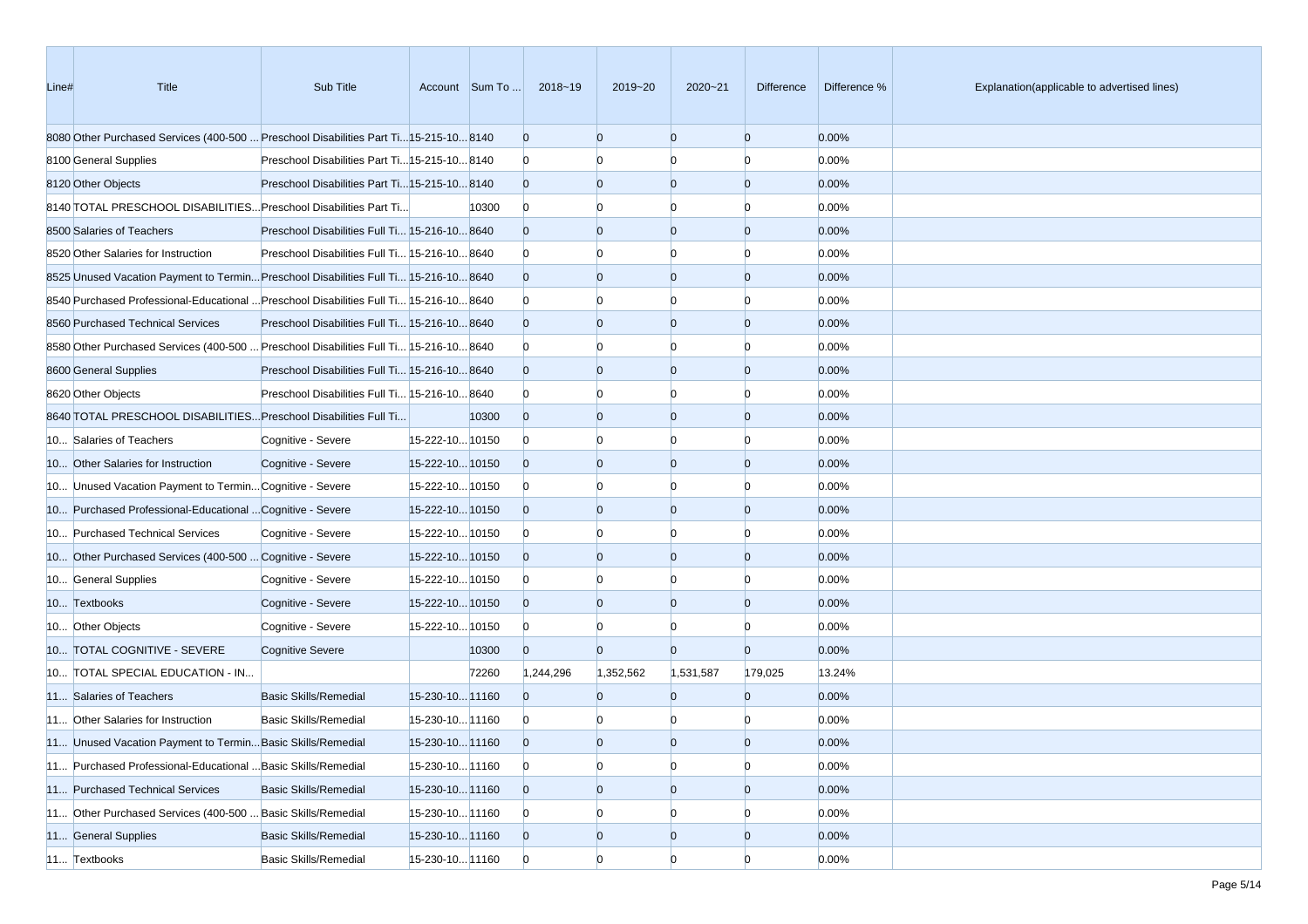| Line# | Title                                                                             | Sub Title                                  |                 | Account Sum To | 2018~19        | 2019~20        | 2020~21        | Difference     | Difference % | Explanation(applicable to advertised lines) |
|-------|-----------------------------------------------------------------------------------|--------------------------------------------|-----------------|----------------|----------------|----------------|----------------|----------------|--------------|---------------------------------------------|
|       | 11 Other Objects                                                                  | <b>Basic Skills/Remedial</b>               | 15-230-10 11160 |                | $\overline{0}$ | $\overline{0}$ | $\overline{0}$ | $\mathbf{0}$   | 0.00%        |                                             |
|       | 11 TOTAL BASIC SKILLS/REMEDIAL - Basic Skills/Remedial                            |                                            |                 | 72260          | $\mathbf{0}$   | $\Omega$       | $\Omega$       | $\overline{0}$ | 0.00%        |                                             |
|       | 12 Salaries of Teachers                                                           | <b>Bilingual Education</b>                 | 15-240-10 12160 |                | 1,568,577      | 1,551,408      | 2,124,459      | 573,051        | 36.94%       |                                             |
|       | 12 Other Salaries for Instruction                                                 | <b>Bilingual Education</b>                 | 15-240-10 12160 |                | $\mathbf{0}$   | n              | n              | $\Omega$       | 0.00%        |                                             |
|       | 12 Unused Vacation Payment to Termin Bilingual Education                          |                                            | 15-240-10 12160 |                | $\overline{0}$ | $\Omega$       | $\Omega$       | $\overline{0}$ | 0.00%        |                                             |
|       | 12 Purchased Professional-Educational  Bilingual Education                        |                                            | 15-240-10 12160 |                | $\mathbf{0}$   | $\Omega$       |                | $\Omega$       | 0.00%        |                                             |
|       | 12 Purchased Technical Services                                                   | <b>Bilingual Education</b>                 | 15-240-10 12160 |                | $\overline{0}$ | $\overline{0}$ | $\overline{0}$ | $\overline{0}$ | 0.00%        |                                             |
|       | 12 Other Purchased Services (400-500  Bilingual Education                         |                                            | 15-240-10 12160 |                | $\mathbf{0}$   | $\Omega$       | n              | $\Omega$       | 0.00%        |                                             |
|       | 12 General Supplies                                                               | <b>Bilingual Education</b>                 | 15-240-10 12160 |                | 1,883          | 3,500          | 3,500          | $\overline{0}$ | 0.00%        |                                             |
|       | 12 Textbooks                                                                      | <b>Bilingual Education</b>                 | 15-240-10 12160 |                | $\mathbf{0}$   | $\Omega$       | n              | $\overline{0}$ | 0.00%        |                                             |
|       | 12 Other Objects                                                                  | <b>Bilingual Education</b>                 | 15-240-10 12160 |                | $\overline{0}$ | 7,500          | 7,500          | $\overline{0}$ | 0.00%        |                                             |
|       | 12 TOTAL BILINGUAL EDUCATION - I Bilingual Education                              |                                            |                 | 72260          | 1,570,460      | 1,562,408      | 2,135,459      | 573,051        | 36.68%       |                                             |
|       | 13 Salaries of Teachers                                                           | Vocational Programs-Local I 15-3XX-1 13160 |                 |                | $\overline{0}$ | $\Omega$       | $\Omega$       | $\overline{0}$ | 0.00%        |                                             |
|       | 13 Other Salaries for Instruction                                                 | Vocational Programs-Local I 15-3XX-1 13160 |                 |                | $\overline{0}$ | $\Omega$       |                | $\Omega$       | 0.00%        |                                             |
|       | 13 Unused Vacation Payment to Termin Vocational Programs-Local I 15-3XX-1 13160   |                                            |                 |                | $\overline{0}$ | $\overline{0}$ | $\overline{0}$ | $\overline{0}$ | 0.00%        |                                             |
|       | 13 Purchased Professional-Educational  Vocational Programs-Local I 15-3XX-1 13160 |                                            |                 |                | $\overline{0}$ | n              |                | $\Omega$       | 0.00%        |                                             |
|       | 13 Purchased Technical Services                                                   | Vocational Programs-Local I 15-3XX-1 13160 |                 |                | $\overline{0}$ | $\mathbf{0}$   | $\overline{0}$ | $\overline{0}$ | 0.00%        |                                             |
|       | 13 Other Purchased Services (400-500  Vocational Programs-Local I 15-3XX-1 13160  |                                            |                 |                | $\mathbf{0}$   | $\Omega$       | n              | $\Omega$       | 0.00%        |                                             |
|       | 13 General Supplies                                                               | Vocational Programs-Local I 15-3XX-1 13160 |                 |                | $\overline{0}$ | $\overline{0}$ | $\overline{0}$ | $\overline{0}$ | 0.00%        |                                             |
|       | 13 Textbooks                                                                      | Vocational Programs-Local I 15-3XX-1 13160 |                 |                | $\mathbf{0}$   | $\Omega$       |                | $\Omega$       | 0.00%        |                                             |
|       | 13 Other Objects                                                                  | Vocational Programs-Local I 15-3XX-1 13160 |                 |                | $\overline{0}$ | $\overline{0}$ | $\overline{0}$ | $\overline{0}$ | 0.00%        |                                             |
|       | 13 TOTAL VOCATIONAL PROGRAMS  Vocational Programs-Local I 15-3XX-1 72260          |                                            |                 |                | $\overline{0}$ | $\Omega$       | $\Omega$       | $\Omega$       | 0.00%        |                                             |
|       | 17 Salaries                                                                       | SCHOOL-SPON. CO/EXTR  15-401-10 17100      |                 |                | 82,243         | 107,510        | 133,700        | 26,190         | 24.36%       |                                             |
|       | 17 Unused Vacation Payment to Termin SCHOOL-SPON. CO/EXTR 15-401-10 17100         |                                            |                 |                | $\mathbf{0}$   | $\Omega$       | n              | $\Omega$       | 0.00%        |                                             |
|       | 17 Purchased Services (300-500 series) SCHOOL-SPON. CO/EXTR 15-401-10 17100       |                                            |                 |                | $\overline{0}$ | $\overline{0}$ | $\overline{0}$ | $\overline{0}$ | 0.00%        |                                             |
|       | 17 Supplies and Materials                                                         | SCHOOL-SPON. CO/EXTR 15-401-10 17100       |                 |                | 5,903          | 6,000          | 6,000          | $\Omega$       | 0.00%        |                                             |
|       | 17 Other Objects                                                                  | SCHOOL-SPON. CO/EXTR 15-401-10 17100       |                 |                | 10,000         | 10,000         | 10,000         | $\Omega$       | 0.00%        |                                             |
|       | 17 TOTAL SCHOOL-SPON. CO/EXTR SCHOOL-SPON. CO/EXTR 15-401-10 72260                |                                            |                 |                | 98,146         | 123,510        | 149,700        | 26,190         | 21.20%       |                                             |
|       | 17 Salaries                                                                       | SCHOOL-SPONSORED AT 15-402-10 17600        |                 |                | 367,555        | 388,726        | 414,700        | 25,974         | 6.68%        |                                             |
|       | 17 Unused Vacation Payment to TerminSCHOOL-SPONSORED AT 15-402-1017600            |                                            |                 |                | $\mathbf{0}$   | $\bf{0}$       | $\overline{0}$ | $\overline{0}$ | 0.00%        |                                             |
|       | 17 Purchased Services (300-500 series) SCHOOL-SPONSORED AT 15-402-10 17600        |                                            |                 |                | $\mathbf{0}$   | $\overline{0}$ | $\mathbf{0}$   | $\overline{0}$ | 0.00%        |                                             |
|       | 17 Supplies and Materials                                                         | SCHOOL-SPONSORED AT 15-402-10 17600        |                 |                | 114,379        | 120,000        | 130,000        | 10,000         | 8.33%        |                                             |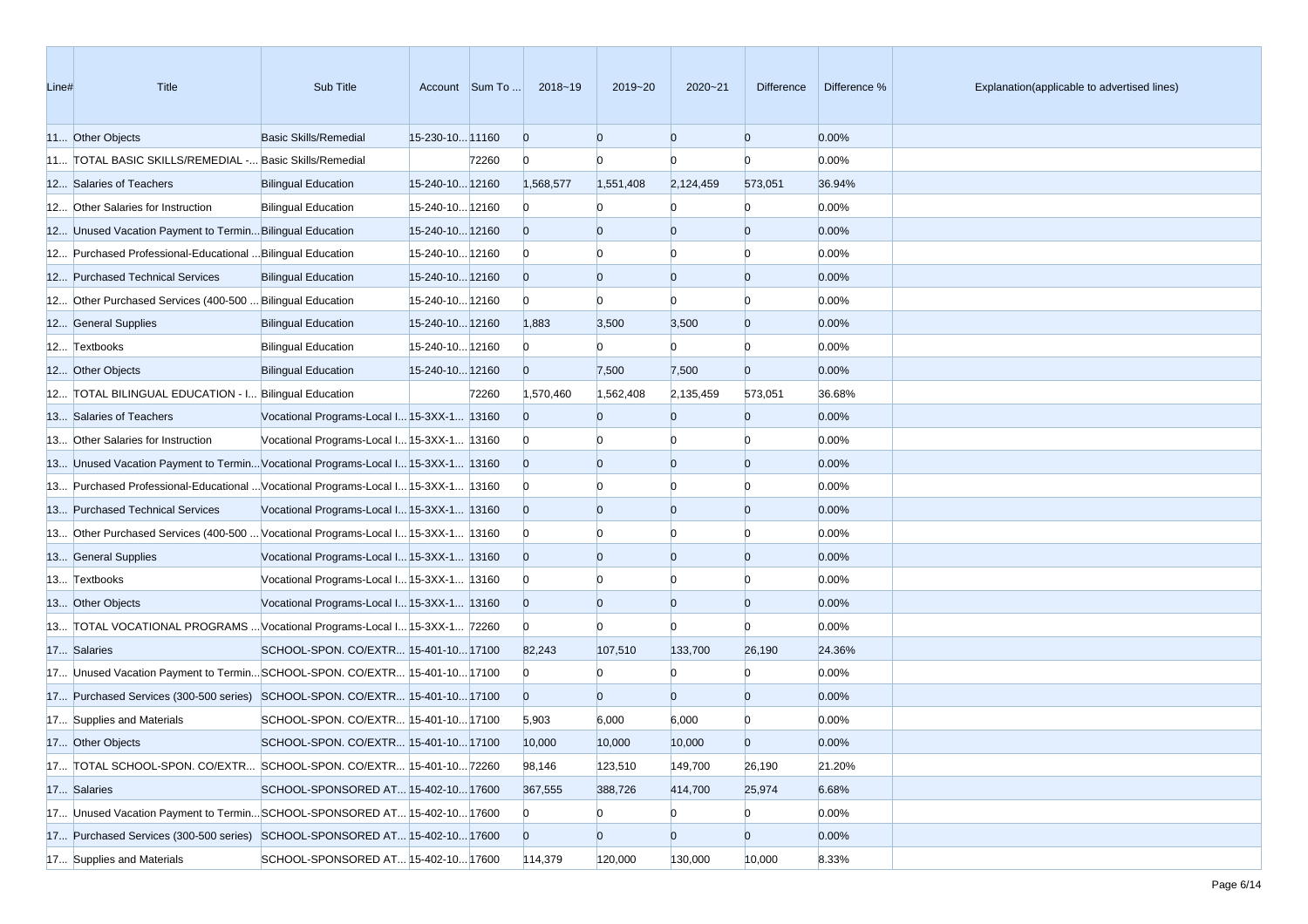| Line# | <b>Title</b>                                                                     | Sub Title                             | Account Sum To | 2018~19        | 2019~20        | $2020 - 21$    | <b>Difference</b> | Difference % | Explanation(applicable to advertised lines) |
|-------|----------------------------------------------------------------------------------|---------------------------------------|----------------|----------------|----------------|----------------|-------------------|--------------|---------------------------------------------|
|       | 17 Other Objects                                                                 | SCHOOL-SPONSORED AT 15-402-10 17600   |                | 56,000         | 50,000         | 50,000         | $\overline{0}$    | 0.00%        |                                             |
|       | 17 TOTAL SCHOOL-SPONSORED AT SCHOOL-SPONSORED AT 15-402-10 72260                 |                                       |                | 537,934        | 558,726        | 594,700        | 35,974            | 6.44%        |                                             |
|       | 19 Salaries of Teachers                                                          | BEFORE/AFTER SCHOOL  15-421-10 19160  |                | 269,794        | 100,972        | 89,028         | $-11,944$         | $-11.83%$    |                                             |
|       | 19 Other Salaries of Instruction                                                 | BEFORE/AFTER SCHOOL  15-421-10 19160  |                | $\mathbf{0}$   |                | n              | $\Omega$          | 0.00%        |                                             |
|       | 19 Salaries of Teacher Tutors                                                    | BEFORE/AFTER SCHOOL  15-421-10 19160  |                | $\overline{0}$ | $\Omega$       | $\Omega$       | $\overline{0}$    | 0.00%        |                                             |
|       | 19 Salaries of Reading Specialists                                               | BEFORE/AFTER SCHOOL  15-421-10 19160  |                | $\overline{0}$ |                | $\Omega$       | $\Omega$          | 0.00%        |                                             |
|       | 19 Unused Vacation Payment to TerminBEFORE/AFTER SCHOOL  15-421-10 19160         |                                       |                | $\overline{0}$ | $\Omega$       | $\overline{0}$ | $\overline{0}$    | 0.00%        |                                             |
|       | 19 Purchased Professional & Technical  BEFORE/AFTER SCHOOL  15-421-10 19160      |                                       |                | $\overline{0}$ |                | n              | $\Omega$          | 0.00%        |                                             |
|       | 19 Other Purchased Services (400-500  BEFORE/AFTER SCHOOL  15-421-10 19160       |                                       |                | $\overline{0}$ | $\Omega$       | $\overline{0}$ | $\overline{0}$    | 0.00%        |                                             |
|       | 19 Supplies & Materials                                                          | BEFORE/AFTER SCHOOL  15-421-10 19160  |                | $\overline{0}$ |                | n              | $\Omega$          | 0.00%        |                                             |
|       | 19 Other Objects                                                                 | BEFORE/AFTER SCHOOL  15-421-10 19160  |                | $\overline{0}$ | $\Omega$       | $\overline{0}$ | $\overline{0}$    | 0.00%        |                                             |
|       | 19 TOTAL BEFORE/AFTER SCHOOL  BEFORE/AFTER SCHOOL                                |                                       | 19620          | 269,794        | 100,972        | 89,028         | $-11,944$         | $-11.83%$    |                                             |
|       | 19 Salaries                                                                      | BEFORE/AFTER SCHOOL  15-421-20 19600  |                | $\Omega$       | $\Omega$       | $\overline{0}$ | $\overline{0}$    | 0.00%        |                                             |
|       | 19 Unused Vacation Payment to Termin BEFORE/AFTER SCHOOL  15-421-20 19600        |                                       |                | $\overline{0}$ |                | $\Omega$       | $\Omega$          | 0.00%        |                                             |
|       | 19600 19 Purchased Professional and Technic BEFORE/AFTER SCHOOL  15-421-20 19600 |                                       |                | $\overline{0}$ | $\Omega$       | $\Omega$       | $\overline{0}$    | 0.00%        |                                             |
|       | 19 Purchased Services (400-500 series) BEFORE/AFTER SCHOOL  15-421-20 19600      |                                       |                | $\overline{0}$ |                |                | n                 | 0.00%        |                                             |
|       | 19 Supplies and Materials                                                        | BEFORE/AFTER SCHOOL  15-421-20 19600  |                | $\overline{0}$ | $\Omega$       | $\overline{0}$ | $\overline{0}$    | 0.00%        |                                             |
|       | 19 Other Objects                                                                 | BEFORE/AFTER SCHOOL  15-421-20 19600  |                | $\overline{0}$ |                | $\Omega$       | $\Omega$          | 0.00%        |                                             |
|       | 19 TOTAL BEFORE/AFTER SCHOOL  BEFORE/AFTER SCHOOL                                |                                       | 19620          | $\overline{0}$ | $\Omega$       | $\overline{0}$ | $\overline{0}$    | 0.00%        |                                             |
|       | 19 TOTAL BEFORE/AFTER SCHOOL                                                     |                                       | 72260          | 269,794        | 100,972        | 89,028         | $-11,944$         | $-11.83%$    |                                             |
|       | 20 Salaries of Teachers                                                          | SUMMER SCHOOL - INST 15-422-10 20180  |                | $\Omega$       | $\Omega$       | $\Omega$       | $\overline{0}$    | 0.00%        |                                             |
|       | 20 Other Salaries of Instruction                                                 | SUMMER SCHOOL - INST 15-422-10 20180  |                | $\overline{0}$ |                | n              | $\Omega$          | 0.00%        |                                             |
|       | 20 Salaries of Teacher Tutors                                                    | SUMMER SCHOOL - INST 15-422-10 20180  |                | $\overline{0}$ | $\Omega$       | $\Omega$       | $\overline{0}$    | 0.00%        |                                             |
|       | 20 Salaries of Reading Specialists                                               | SUMMER SCHOOL - INST  15-422-10 20180 |                | $\overline{0}$ |                | n              | $\Omega$          | 0.00%        |                                             |
|       | 20 Unused Vacation Payment to TerminSUMMER SCHOOL - INST 15-422-1020180          |                                       |                | $\overline{0}$ | $\Omega$       | $\overline{0}$ | $\overline{0}$    | 0.00%        |                                             |
|       | 20 Purchased Professional & Technical  SUMMER SCHOOL - INST 15-422-10 20180      |                                       |                | $\overline{0}$ |                |                |                   | 0.00%        |                                             |
|       | 20 Other Purchased Services (400-500  SUMMER SCHOOL - INST 15-422-10 20180       |                                       |                | $\overline{0}$ | $\Omega$       | $\Omega$       | $\Omega$          | 0.00%        |                                             |
|       | 20 General Supplies                                                              | SUMMER SCHOOL - INST 15-422-10 20180  |                | $\overline{0}$ | $\Omega$       | $\overline{0}$ | $\overline{0}$    | 0.00%        |                                             |
|       | 20 Textbooks                                                                     | SUMMER SCHOOL - INST 15-422-10 20180  |                | $\overline{0}$ | $\overline{0}$ | $\overline{0}$ | $\overline{0}$    | 0.00%        |                                             |
|       | 20 Other Objects                                                                 | SUMMER SCHOOL - INST 15-422-10 20180  |                | $\overline{0}$ | $\Omega$       | $\Omega$       |                   | 0.00%        |                                             |
|       | 20 TOTAL SUMMER SCHOOL - INSTR                                                   |                                       | 20620          | $\overline{0}$ | $\overline{0}$ | $\overline{0}$ | $\overline{0}$    | 0.00%        |                                             |
|       | 20 Salaries                                                                      | SUMMER SCHOOL - SUPP 15-422-20 20600  |                | $\overline{0}$ | $\overline{0}$ | $\Omega$       | $\Omega$          | 0.00%        |                                             |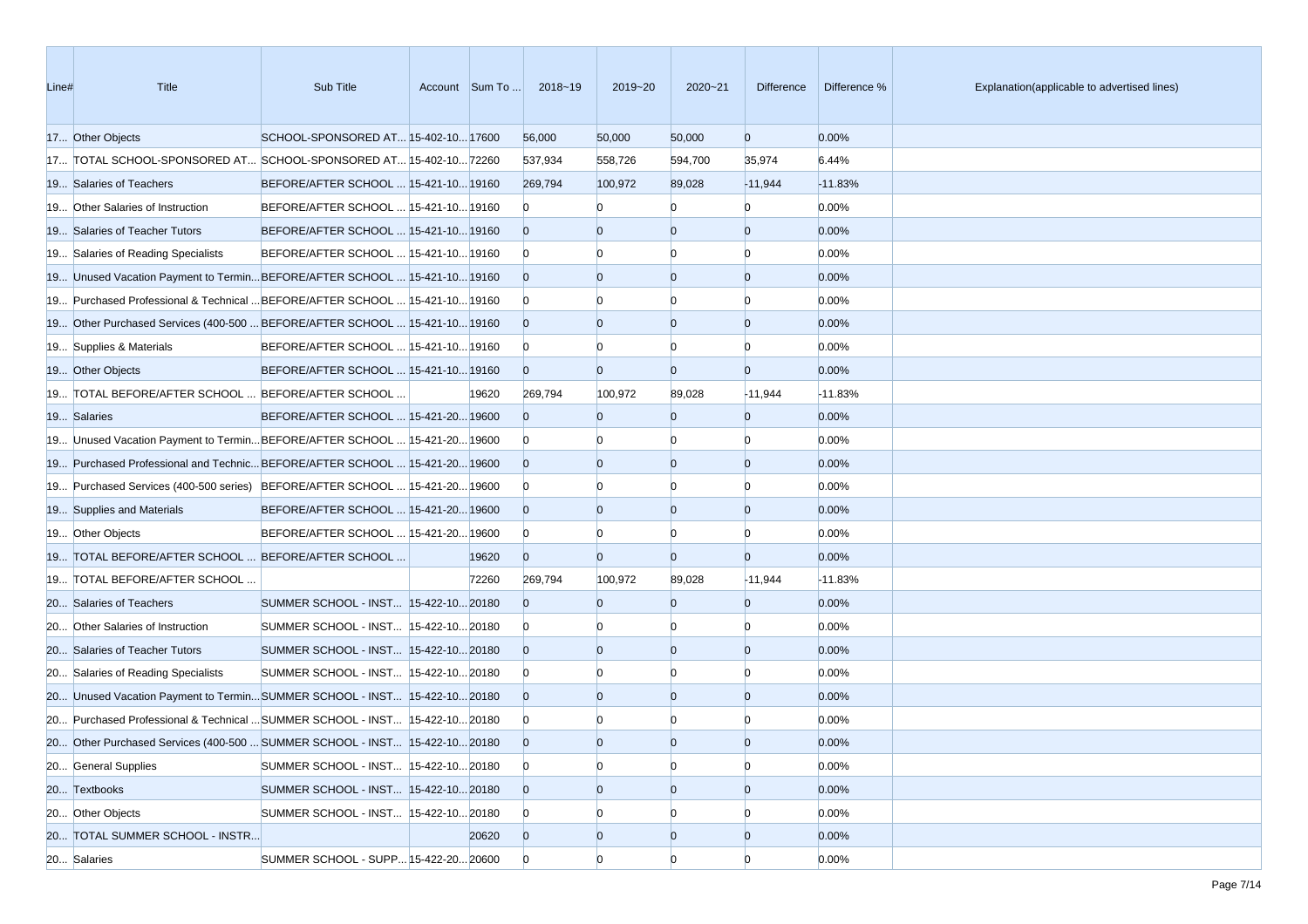| Line# | Title                                                                         | Sub Title                              | Account Sum To | 2018~19        | 2019~20        | $2020 - 21$    | <b>Difference</b> | Difference % | Explanation(applicable to advertised lines) |
|-------|-------------------------------------------------------------------------------|----------------------------------------|----------------|----------------|----------------|----------------|-------------------|--------------|---------------------------------------------|
|       | 20 Unused Vacation Payment to Termin SUMMER SCHOOL - SUPP 15-422-20 20600     |                                        |                | $\overline{0}$ | $\overline{0}$ | $\overline{0}$ | $\overline{0}$    | 0.00%        |                                             |
|       | 20 Purchased Professional and Technic SUMMER SCHOOL - SUPP 15-422-20 20600    |                                        |                | $\overline{0}$ | n              | n              | $\Omega$          | 0.00%        |                                             |
|       | 20 Purchased Services (400-500 series) SUMMER SCHOOL - SUPP 15-422-20 20600   |                                        |                | $\Omega$       | $\overline{0}$ | $\overline{0}$ | $\overline{0}$    | 0.00%        |                                             |
|       | 20 Supplies and Materials                                                     | SUMMER SCHOOL - SUPP 15-422-20 20600   |                | $\overline{0}$ |                |                | 0                 | 0.00%        |                                             |
|       | 20 Other Objects                                                              | SUMMER SCHOOL - SUPP 15-422-20 20600   |                | $\Omega$       | $\Omega$       | $\overline{0}$ | $\overline{0}$    | 0.00%        |                                             |
|       | 20 TOTAL SUMMER SCHOOL - SUPP SUMMER SCHOOL - SUPP                            |                                        | 20620          | $\overline{0}$ | $\Omega$       | $\Omega$       | $\Omega$          | 0.00%        |                                             |
|       | 20 TOTAL SUMMER SCHOOL                                                        |                                        | 72260          | $\overline{0}$ | $\overline{0}$ | $\overline{0}$ | $\overline{0}$    | 0.00%        |                                             |
|       | 21 Salaries of Teachers                                                       | INSTRUCTIONAL ALT ED   15-423-10 21180 |                | $\Omega$       |                | n              | 0                 | 0.00%        |                                             |
|       | 21 Other Salaries of Instruction                                              | INSTRUCTIONAL ALT ED  15-423-10 21180  |                | $\Omega$       | $\Omega$       | $\overline{0}$ | $\overline{0}$    | 0.00%        |                                             |
|       | 21 Salaries of Teacher Tutors                                                 | INSTRUCTIONAL ALT ED   15-423-10 21180 |                | $\overline{0}$ |                | n              | $\Omega$          | 0.00%        |                                             |
|       | 21 Salaries of Reading Specialists                                            | INSTRUCTIONAL ALT ED  15-423-10 21180  |                | $\Omega$       | $\overline{0}$ | $\overline{0}$ | $\overline{0}$    | 0.00%        |                                             |
|       | 21 Unused Vacation Payment to Termin INSTRUCTIONAL ALT ED  15-423-10 21180    |                                        |                | $\overline{0}$ | $\Omega$       |                | 0                 | 0.00%        |                                             |
|       | 21 Purchased Professional & Technical  INSTRUCTIONAL ALT ED   15-423-10 21180 |                                        |                | 41,852         | $\overline{0}$ | $\overline{0}$ | $\mathbf{0}$      | 0.00%        |                                             |
|       | 21 Other Purchased Services (400-500  INSTRUCTIONAL ALT ED   15-423-10 21180  |                                        |                | $\overline{0}$ | $\Omega$       | $\Omega$       | $\Omega$          | 0.00%        |                                             |
|       | 21 General Supplies                                                           | INSTRUCTIONAL ALT ED  15-423-10 21180  |                | 5,943          | 6,000          | 6,000          | $\overline{0}$    | 0.00%        |                                             |
|       | 21 Textbooks                                                                  | INSTRUCTIONAL ALT ED  15-423-10 21180  |                | $\Omega$       | $\Omega$       |                | 0                 | 0.00%        |                                             |
|       | 21 Other Objects                                                              | INSTRUCTIONAL ALT ED  15-423-10 21180  |                | $\Omega$       | $\overline{0}$ | $\overline{0}$ | $\overline{0}$    | 0.00%        |                                             |
|       | 21 TOTAL INSTRUCTIONAL ALT ED P INSTRUCTIONAL ALTERN                          |                                        | 21620          | 47,795         | 6,000          | 6,000          | $\Omega$          | 0.00%        |                                             |
|       | 21 Salaries                                                                   | INSTRUCTIONAL ALTERN 15-423-20 21600   |                | $\Omega$       | $\overline{0}$ | $\overline{0}$ | $\overline{0}$    | 0.00%        |                                             |
|       | 21 Unused Vacation Payment to Termin INSTRUCTIONAL ALTERN 15-423-20 21600     |                                        |                | $\overline{0}$ | $\Omega$       | n              | 0                 | 0.00%        |                                             |
|       | 21 Purchased Professional and Technic INSTRUCTIONAL ALTERN 15-423-20 21600    |                                        |                | $\Omega$       | $\Omega$       | $\overline{0}$ | $\mathbf{0}$      | 0.00%        |                                             |
|       | 21 Purchased Services (400-500 series) INSTRUCTIONAL ALTERN 15-423-20 21600   |                                        |                | $\overline{0}$ |                | n              | $\Omega$          | 0.00%        |                                             |
|       | 21 Supplies and Materials                                                     | INSTRUCTIONAL ALTERN 15-423-20 21600   |                | $\Omega$       | $\overline{0}$ | $\overline{0}$ | $\overline{0}$    | 0.00%        |                                             |
|       | 21 Other Objects                                                              | INSTRUCTIONAL ALTERN 15-423-20 21600   |                | $\overline{0}$ | $\Omega$       | n              | 0                 | 0.00%        |                                             |
|       | 21 TOTAL INSTRUCTIONAL ALTERNA INSTRUCTIONAL ALTERN                           |                                        | 21620          | $\Omega$       | $\overline{0}$ | $\overline{0}$ | $\mathbf{0}$      | 0.00%        |                                             |
|       | 21 TOTAL INSTRUCTIONAL ALTERNA                                                |                                        | 72260          | 47,795         | 6,000          | 6,000          | 0                 | 0.00%        |                                             |
|       | 22 Salaries of Teachers                                                       | OTHER SUPPL/AT-RISK P 15-424-10 22180  |                | $\Omega$       | $\overline{0}$ | $\overline{0}$ | $\Omega$          | 0.00%        |                                             |
|       | 22 Other Salaries of Instruction                                              | OTHER SUPPL/AT-RISK P 15-424-10 22180  |                | $\overline{0}$ | $\overline{0}$ | $\overline{0}$ | $\overline{0}$    | 0.00%        |                                             |
|       | 22 Salaries of Teacher Tutors                                                 | OTHER SUPPL/AT-RISK P 15-424-10 22180  |                | $\overline{0}$ | $\overline{0}$ | $\overline{0}$ | $\overline{0}$    | 0.00%        |                                             |
|       | 22 Salaries of Reading Specialists                                            | OTHER SUPPL/AT-RISK P 15-424-10 22180  |                | $\overline{0}$ | $\overline{0}$ | $\Omega$       |                   | 0.00%        |                                             |
|       | 22 Unused Vacation Payment to TerminOTHER SUPPL/AT-RISK P 15-424-1022180      |                                        |                | $\overline{0}$ | $\overline{0}$ | $\overline{0}$ | $\overline{0}$    | 0.00%        |                                             |
|       | 22 Purchased Professional & Technical  OTHER SUPPL/AT-RISK P 15-424-10 22180  |                                        |                | 179,767        | 267,000        | 267,000        | $\overline{0}$    | 0.00%        |                                             |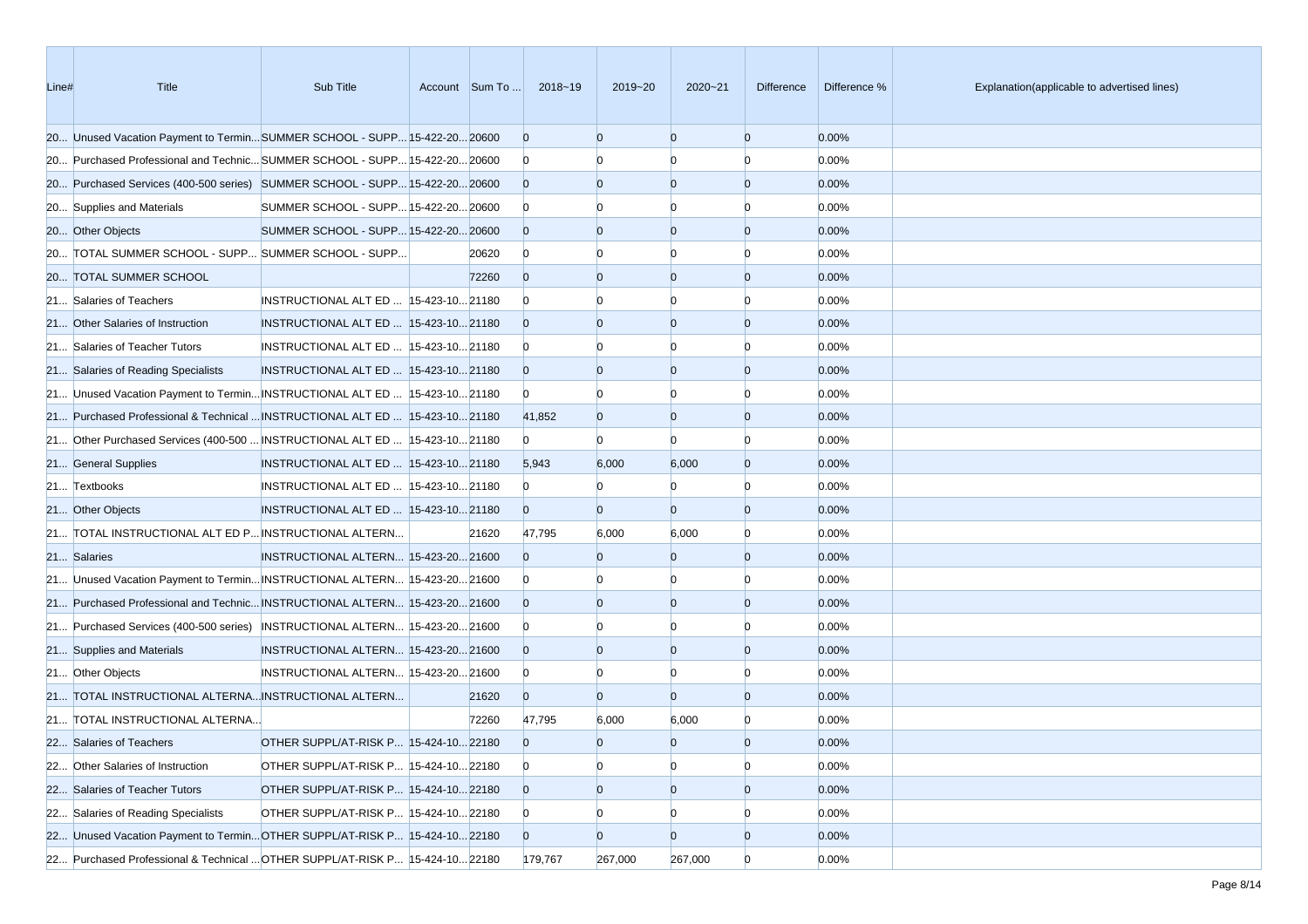| Line# | <b>Title</b>                                                                  | Sub Title                             |       | Account Sum To  2018~19 | 2019~20        | $2020 - 21$    | <b>Difference</b> | Difference % | Explanation(applicable to advertised lines) |
|-------|-------------------------------------------------------------------------------|---------------------------------------|-------|-------------------------|----------------|----------------|-------------------|--------------|---------------------------------------------|
|       | 22 Other Purchased Services (400-500  OTHER SUPPL/AT-RISK P 15-424-10 22180   |                                       |       | $\overline{0}$          | $\Omega$       | $\Omega$       | $\overline{0}$    | 0.00%        |                                             |
|       | 22 General Supplies                                                           | OTHER SUPPL/AT-RISK P 15-424-10 22180 |       | $\overline{0}$          |                | n              | $\Omega$          | 0.00%        |                                             |
|       | 22 Textbooks                                                                  | OTHER SUPPL/AT-RISK P 15-424-10 22180 |       | $\overline{0}$          | $\Omega$       | $\overline{0}$ | $\overline{0}$    | 0.00%        |                                             |
|       | 22 Other Objects                                                              | OTHER SUPPL/AT-RISK P 15-424-10 22180 |       | $\overline{0}$          | $\Omega$       | n              | n                 | 0.00%        |                                             |
|       | 22 TOTAL OTHER SUPPL/AT-RISK P OTHER SUPPL/AT-RISK P                          |                                       | 22620 | 179,767                 | 267,000        | 267,000        | $\overline{0}$    | 0.00%        |                                             |
|       | 22 Salaries                                                                   | OTHER SUPPL/AT-RISK P 15-424-20 22600 |       | $\overline{0}$          |                | n              | $\Omega$          | 0.00%        |                                             |
|       | 22 Unused Vacation Payment to Termin OTHER SUPPL/AT-RISK P 15-424-20 22600    |                                       |       | $\overline{0}$          | $\Omega$       | $\Omega$       | $\overline{0}$    | 0.00%        |                                             |
|       | 22 Purchased Professional and Technic OTHER SUPPL/AT-RISK P 15-424-20 22600   |                                       |       | $\overline{0}$          |                |                | $\Omega$          | 0.00%        |                                             |
|       | 22 Purchased Services (400-500 series) OTHER SUPPL/AT-RISK P 15-424-20 22600  |                                       |       | $\overline{0}$          | $\Omega$       | $\Omega$       | $\overline{0}$    | 0.00%        |                                             |
|       | 22 Supplies and Materials                                                     | OTHER SUPPL/AT-RISK P 15-424-20 22600 |       | $\overline{0}$          |                |                | n                 | 0.00%        |                                             |
|       | 22 Other Objects                                                              | OTHER SUPPL/AT-RISK P 15-424-20 22600 |       | $\overline{0}$          | $\Omega$       | $\overline{0}$ | $\overline{0}$    | 0.00%        |                                             |
|       | 22 TOTAL OTHER SUPPL/AT-RISK P OTHER SUPPL/AT-RISK P                          |                                       | 22620 | $\overline{0}$          | $\Omega$       | n              | $\Omega$          | 0.00%        |                                             |
|       | 22 TOTAL OTHER SUPPLEMENTAL/A OTHER SUPPL/AT-RISK P                           |                                       | 72260 | 179,767                 | 267,000        | 267,000        | $\overline{0}$    | 0.00%        |                                             |
|       | 23 Salaries of Teachers                                                       | OTHER ALTERNATIVE ED  15-425-10 23180 |       | $\overline{0}$          |                | n              | $\Omega$          | 0.00%        |                                             |
|       | 23 Other Salaries of Instruction                                              | OTHER ALTERNATIVE ED  15-425-10 23180 |       | $\overline{0}$          | $\Omega$       | $\Omega$       | $\overline{0}$    | 0.00%        |                                             |
|       | 23 Salaries of Teacher Tutors                                                 | OTHER ALTERNATIVE ED  15-425-10 23180 |       | $\overline{0}$          |                |                |                   | 0.00%        |                                             |
|       | 23 Salaries of Reading Specialists                                            | OTHER ALTERNATIVE ED  15-425-10 23180 |       | $\overline{0}$          | $\Omega$       | $\Omega$       | $\overline{0}$    | 0.00%        |                                             |
|       | 23 Unused Vacation Payment to Termin OTHER ALTERNATIVE ED  15-425-10 23180    |                                       |       | $\overline{0}$          |                |                | $\Omega$          | 0.00%        |                                             |
|       | 23 Purchased Professional & Technical  OTHER ALTERNATIVE ED   15-425-10 23180 |                                       |       | $\overline{0}$          | $\Omega$       | $\Omega$       | $\overline{0}$    | 0.00%        |                                             |
|       | 23 Other Purchased Services (400-500  OTHER ALTERNATIVE ED  15-425-10 23180   |                                       |       | $\overline{0}$          |                |                | $\Omega$          | 0.00%        |                                             |
|       | 23 General Supplies                                                           | OTHER ALTERNATIVE ED  15-425-10 23180 |       | $\overline{0}$          | $\Omega$       | $\Omega$       | $\overline{0}$    | 0.00%        |                                             |
|       | 23 Textbooks                                                                  | OTHER ALTERNATIVE ED  15-425-10 23180 |       | $\overline{0}$          |                |                | n                 | 0.00%        |                                             |
|       | 23 Other Objects                                                              | OTHER ALTERNATIVE ED  15-425-10 23180 |       | $\overline{0}$          | $\Omega$       | $\Omega$       | $\overline{0}$    | 0.00%        |                                             |
|       | 23 TOTAL OTHER ALTERNATIVE ED  OTHER ALTERNATIVE ED                           |                                       | 23620 | $\overline{0}$          |                | n              | n                 | 0.00%        |                                             |
|       | 23 Salaries                                                                   | OTHER ALTERNATIVE ED  15-425-20 23600 |       | $\overline{0}$          | $\Omega$       | $\overline{0}$ | $\overline{0}$    | 0.00%        |                                             |
|       | 23 Unused Vacation Payment to Termin OTHER ALTERNATIVE ED  15-425-20 23600    |                                       |       | $\overline{0}$          |                |                |                   | 0.00%        |                                             |
|       | 23 Purchased Professional and Technic OTHER ALTERNATIVE ED  15-425-20 23600   |                                       |       | $\overline{0}$          | $\Omega$       | $\Omega$       | $\Omega$          | 0.00%        |                                             |
|       | 23 Purchased Services (400-500 series) OTHER ALTERNATIVE ED  15-425-20 23600  |                                       |       | $\overline{0}$          | $\Omega$       | $\overline{0}$ | $\Omega$          | 0.00%        |                                             |
|       | 23 Supplies and Materials                                                     | OTHER ALTERNATIVE ED  15-425-20 23600 |       | $\overline{0}$          | $\overline{0}$ | $\overline{0}$ | $\overline{0}$    | 0.00%        |                                             |
|       | 23 Other Objects                                                              | OTHER ALTERNATIVE ED  15-425-20 23600 |       | $\overline{0}$          |                | $\Omega$       |                   | 0.00%        |                                             |
|       | 23 TOTAL OTHER ALTERNATIVE ED  OTHER ALTERNATIVE ED                           |                                       | 23620 | $\overline{0}$          | $\overline{0}$ | $\overline{0}$ | $\overline{0}$    | 0.00%        |                                             |
|       | 23 TOTAL OTHER ALTERNATIVE ED                                                 |                                       | 72260 | $\mathbf{0}$            | $\overline{0}$ | $\Omega$       | $\Omega$          | 0.00%        |                                             |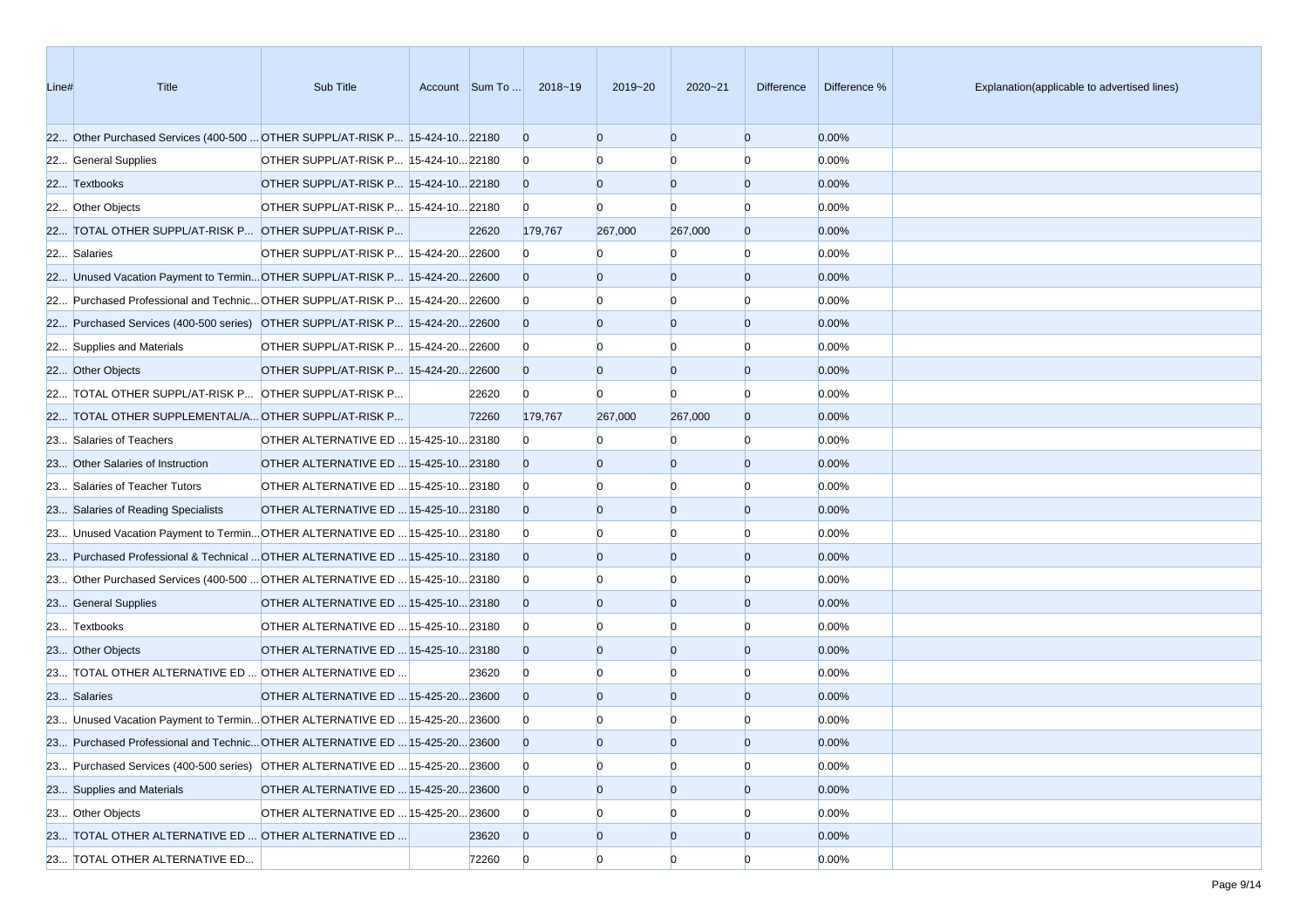| Line# | Title                                                                             | Sub Title                               | Account Sum To | 2018~19        | 2019~20        | 2020~21        | Difference     | Difference % | Explanation(applicable to advertised lines) |
|-------|-----------------------------------------------------------------------------------|-----------------------------------------|----------------|----------------|----------------|----------------|----------------|--------------|---------------------------------------------|
|       | 25 Salaries                                                                       | OTHER INSTRUCTIONAL  15-4XX-1 25100     |                | $\overline{0}$ | $\Omega$       | $\overline{0}$ | $\overline{0}$ | 0.00%        |                                             |
|       | 25 Unused Vacation Payment to Termin OTHER INSTRUCTIONAL  15-4XX-1 25100          |                                         |                | $\mathbf{0}$   |                | n              | n              | 0.00%        |                                             |
|       | 25 Purchased Services (300-500 series) OTHER INSTRUCTIONAL  15-4XX-1 25100        |                                         |                | $\overline{0}$ | $\Omega$       | $\overline{0}$ | $\overline{0}$ | 0.00%        |                                             |
|       | 25 Supplies and Materials                                                         | OTHER INSTRUCTIONAL  15-4XX-1 25100     |                | $\bf{0}$       |                | n              | n              | 0.00%        |                                             |
|       | 25 Other Objects                                                                  | OTHER INSTRUCTIONAL  15-4XX-1 25100     |                | $\overline{0}$ | $\Omega$       | $\overline{0}$ | $\overline{0}$ | 0.00%        |                                             |
|       | 25 TOTAL OTHER INSTRUCTIONAL P OTHER INSTRUCTIONAL  15-4XX-1 72260                |                                         |                | $\bf{0}$       |                | $\Omega$       | $\Omega$       | 0.00%        |                                             |
|       | 29 Salaries                                                                       | UNDIST. EXPEND.-ATTEN 15-000-2129680    |                | 253,419        | 202,644        | 265,054        | 62,410         | 30.80%       |                                             |
|       | 29 Salaries of Drop-Out Prevention Offi UNDIST. EXPEND.-ATTEN 15-000-21 29680     |                                         |                | $\mathbf{0}$   |                |                |                | 0.00%        |                                             |
|       | 29 Salaries of Family Support Teams                                               | UNDIST. EXPEND.-ATTEN 15-000-21 29680   |                | $\Omega$       | $\Omega$       | $\overline{0}$ | $\overline{0}$ | 0.00%        |                                             |
|       | 29 Salaries of Family Liaisons/Comm P UNDIST. EXPEND.-ATTEN 15-000-21 29680       |                                         |                | 45,450         | 46,586         | 48,680         | 2,094          | 4.49%        |                                             |
|       | 29 Salaries of Community/School CoordUNDIST. EXPEND.-ATTEN 15-000-2129680         |                                         |                | $\overline{0}$ | $\Omega$       | $\overline{0}$ | $\overline{0}$ | 0.00%        |                                             |
|       | 29 Unused Vacation Payment to Termin UNDIST. EXPEND.-ATTEN 15-000-21 29680        |                                         |                | $\bf{0}$       |                |                | n              | 0.00%        |                                             |
|       | 29 Purchased Professional and Technic UNDIST. EXPEND.-ATTEN 15-000-21 29680       |                                         |                | $\Omega$       | $\Omega$       | $\overline{0}$ | $\overline{0}$ | 0.00%        |                                             |
|       | 29 Other Purchased Services (400-500  UNDIST. EXPEND.-ATTEN  15-000-21 29680      |                                         |                | $\bf{0}$       |                | $\Omega$       | n              | 0.00%        |                                             |
|       | 29 Supplies and Materials                                                         | UNDIST. EXPEND.-ATTEN 15-000-21 29680   |                | $\overline{0}$ | 2,000          | 2,000          | $\overline{0}$ | 0.00%        |                                             |
|       | 29 Other Objects                                                                  | UNDIST. EXPEND.-ATTEN  15-000-21 29680  |                | $\bf{0}$       | $\mathbf{0}$   | $\Omega$       | $\Omega$       | 0.00%        |                                             |
|       | 29 TOTAL UNDIST. EXPEND.-ATTEN UNDIST. EXPEND.-ATTEN                              |                                         | 72140          | 298,869        | 251,230        | 315,734        | 64,504         | 25.68%       |                                             |
|       | 30 Salaries                                                                       | UNDIST. EXPENDITURES - 15-000-21 30620  |                | 271,677        | 307,157        | 308,888        | 1,731          | 0.56%        |                                             |
|       | 30 Salaries of Social Services Coordina UNDIST. EXPENDITURES - 15-000-21 30620    |                                         |                | $\overline{0}$ | $\Omega$       | $\overline{0}$ | $\overline{0}$ | 0.00%        |                                             |
|       | 30 Unused Vacation Payment to TerminUNDIST. EXPENDITURES - 15-000-21 30620        |                                         |                | $\bf{0}$       |                |                | n              | 0.00%        |                                             |
|       | 30 Purchased Professional and Technic UNDIST. EXPENDITURES - 15-000-21 30620      |                                         |                | $\overline{0}$ | $\Omega$       | $\overline{0}$ | $\overline{0}$ | 0.00%        |                                             |
|       | 30 Other Purchased Services (400-500  UNDIST. EXPENDITURES - 15-000-21 30620      |                                         |                | $\bf{0}$       | $\Omega$       | $\Omega$       | $\Omega$       | 0.00%        |                                             |
|       | 30 Supplies and Materials                                                         | UNDIST. EXPENDITURES - 15-000-21 30620  |                | 3,568          | 5,000          | 5,000          | $\overline{0}$ | 0.00%        |                                             |
|       | 30 Other Objects                                                                  | UNDIST. EXPENDITURES - 15-000-21 30620  |                | $\overline{0}$ | $\overline{0}$ | $\Omega$       | $\Omega$       | 0.00%        |                                             |
|       | 30 TOTAL UNDIST. EXPENDITURES -  UNDIST. EXPENDITURES -                           |                                         | 72140          | 275,245        | 312,157        | 313,888        | 1,731          | 0.55%        |                                             |
|       | 41 Salaries of Other Professional Staff                                           | UNDIST. EXPEND. - GUIDA 15-000-21 41660 |                | 609,264        | 694,609        | 707,553        | 12,944         | 1.86%        |                                             |
|       | 41 Salaries of Secretarial and Clerical A UNDIST. EXPEND. - GUIDA 15-000-21 41660 |                                         |                | 54,127         | 55,700         | 57,332         | 1,632          | 2.93%        |                                             |
|       | 41 Other Salaries                                                                 | UNDIST. EXPEND. - GUIDA 15-000-21 41660 |                | 7,321          | $\overline{0}$ | $\overline{0}$ | $\overline{0}$ | 0.00%        |                                             |
|       | 41 Unused Vacation Payment to Termin UNDIST. EXPEND. - GUIDA 15-000-21 41660      |                                         |                | $\overline{0}$ | $\overline{0}$ | $\overline{0}$ | $\overline{0}$ | 0.00%        |                                             |
|       | 41 Purchased Professional - Education UNDIST. EXPEND. - GUIDA 15-000-21 41660     |                                         |                | $\overline{0}$ |                |                |                | 0.00%        |                                             |
|       | 41 Other Purchased Prof. and Tech. Se UNDIST. EXPEND. - GUIDA 15-000-21 41660     |                                         |                | $\overline{0}$ | $\overline{0}$ | $\overline{0}$ | $\overline{0}$ | 0.00%        |                                             |
|       | 41 Other Purchased Services (400-500  UNDIST. EXPEND. - GUIDA 15-000-21 41660     |                                         |                | $\overline{0}$ | $\Omega$       | $\Omega$       | n              | 0.00%        |                                             |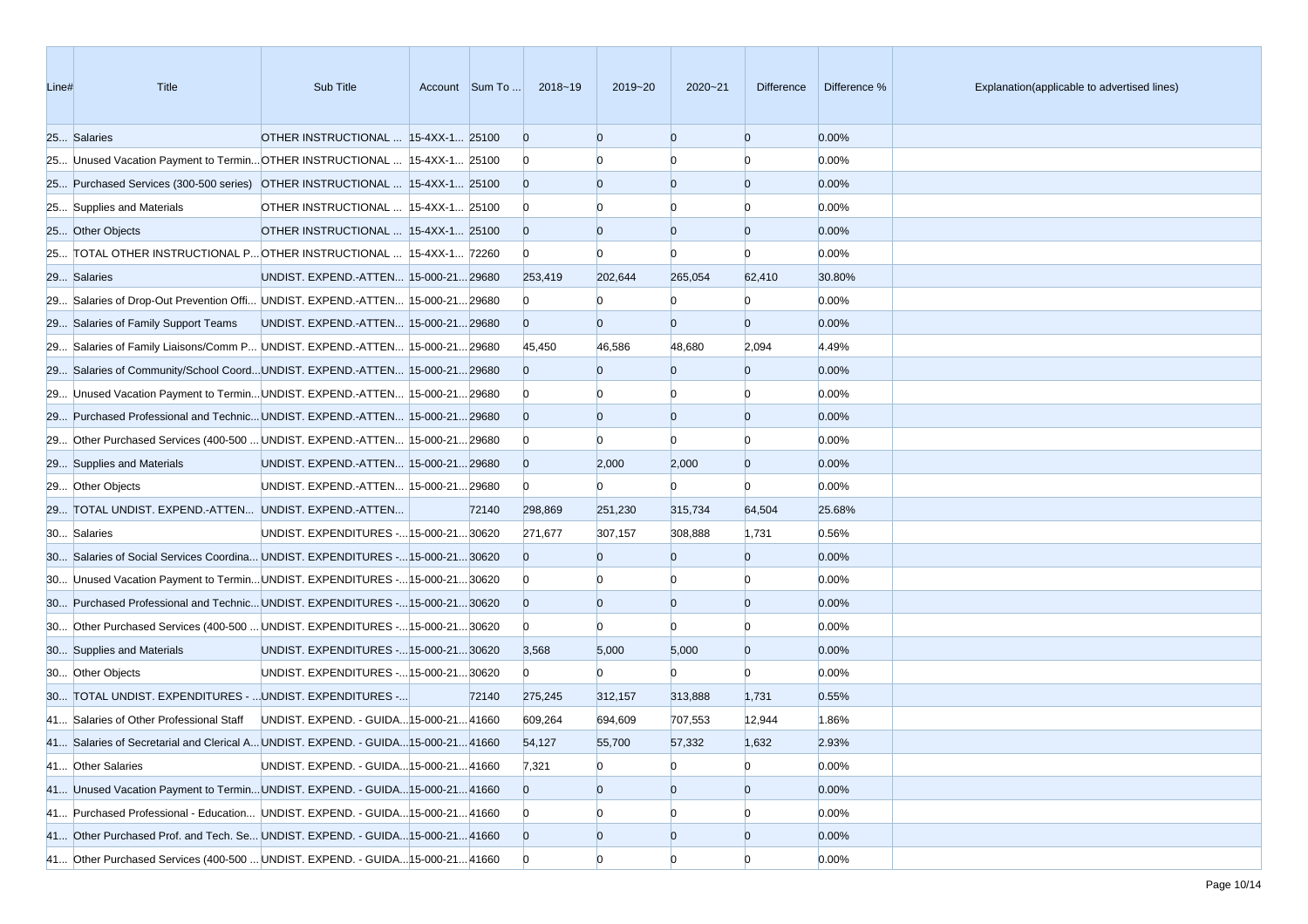| Line# | <b>Title</b>                                                                    | Sub Title                               | Account Sum To | 2018~19        | 2019~20        | $2020 - 21$    | Difference     | Difference % | Explanation(applicable to advertised lines) |
|-------|---------------------------------------------------------------------------------|-----------------------------------------|----------------|----------------|----------------|----------------|----------------|--------------|---------------------------------------------|
|       | 41 Supplies and Materials                                                       | UNDIST. EXPEND. - GUIDA 15-000-21 41660 |                | 4,567          | 5,000          | 5,000          | $\overline{0}$ | 0.00%        |                                             |
|       | 41 Other Objects                                                                | UNDIST. EXPEND. - GUIDA 15-000-21 41660 |                | $\Omega$       | $\Omega$       | n              | n              | 0.00%        |                                             |
|       | 41 TOTAL UNDIST. EXPENDITURES -  UNDIST. EXPEND. - GUIDA                        |                                         | 72140          | 675,279        | 755,309        | 769,885        | 14,576         | 1.93%        |                                             |
|       | 43 Sal of Supervisor of Instruction                                             | UNDIST. EXPEND.-IMPRO 15-000-22 43200   |                | 472,632        | 572,767        | 241,147        | $-331,620$     | -57.90%      |                                             |
|       | 43 Sal of Other Professional Staff                                              | UNDIST. EXPEND.-IMPRO 15-000-22 43200   |                | 105,096        | 107,724        | 817,496        | 709,772        | 658.88%      |                                             |
|       | 43 Sal of Secr and Clerical Assist.                                             | UNDIST. EXPEND.-IMPRO 15-000-22 43200   |                | 27,146         | 27,741         | 184,408        | 156,667        | 564.75%      |                                             |
|       | 43 Other Salaries                                                               | UNDIST. EXPEND.-IMPRO 15-000-22 43200   |                | 58,292         | 59,373         | 60,516         | 1,143          | 1.93%        |                                             |
|       | 43 Unused Vacation Payment to Termin UNDIST. EXPEND.-IMPRO 15-000-22 43200      |                                         |                | $\overline{0}$ | n              | n              | $\Omega$       | 0.00%        |                                             |
|       | 43 Sal of Facilitators, Math & Literacy C UNDIST. EXPEND.-IMPRO 15-000-22 43200 |                                         |                | 245,692        | $\overline{0}$ | $\overline{0}$ | $\overline{0}$ | 0.00%        |                                             |
|       | 43 Purchased Prof- Educational Services UNDIST. EXPEND.-IMPRO 15-000-22 43200   |                                         |                | $\bf{0}$       |                | $\Omega$       | $\Omega$       | 0.00%        |                                             |
|       | 43 Other Purch Prof. and Tech. Services UNDIST. EXPEND.-IMPRO 15-000-22 43200   |                                         |                | $\overline{0}$ | $\overline{0}$ | $\overline{0}$ | $\overline{0}$ | 0.00%        |                                             |
|       | 43 Other Purch Services (400-500)                                               | UNDIST. EXPEND.-IMPRO 15-000-22 43200   |                | $\bf{0}$       |                | $\Omega$       | n              | 0.00%        |                                             |
|       | 43 Supplies and Materials                                                       | UNDIST. EXPEND.-IMPRO 15-000-22 43200   |                | $\overline{0}$ | $\Omega$       | $\overline{0}$ | $\overline{0}$ | 0.00%        |                                             |
|       | 43 Other Objects                                                                | UNDIST. EXPEND.-IMPRO 15-000-22 43200   |                | 3,677          | 5,000          | 6,000          | 1,000          | 20.00%       |                                             |
|       | 43 TOTAL UNDIST. EXPEND.-IMPROVUNDIST. EXPEND.-IMPRO                            |                                         | 72140          | 912,535        | 772,605        | 1,309,567      | 536,962        | 69.50%       |                                             |
|       | 43 Salaries                                                                     | UNDIST EXPEND-EDU. ME 15-000-22 43620   |                | $\mathbf{0}$   |                | 79,652         | 79,652         | 100.00%      |                                             |
|       | 43 Salaries of Technology Coordinators UNDIST EXPEND-EDU. ME 15-000-22 43620    |                                         |                | $\Omega$       | $\Omega$       | $\bf{0}$       | $\overline{0}$ | 0.00%        |                                             |
|       | 43 Unused Vacation Payment to Termin UNDIST EXPEND-EDU. ME 15-000-22 43620      |                                         |                | $\bf{0}$       |                | $\Omega$       | $\Omega$       | 0.00%        |                                             |
|       | 43 Purchased Professional and Technic UNDIST EXPEND-EDU. ME 15-000-22 43620     |                                         |                | $\overline{0}$ | $\Omega$       | $\overline{0}$ | $\overline{0}$ | 0.00%        |                                             |
|       | 43 Other Purchased Services (400-500  UNDIST EXPEND-EDU. ME 15-000-22 43620     |                                         |                | $\bf{0}$       |                | $\Omega$       | $\Omega$       | 0.00%        |                                             |
|       | 43 Supplies and Materials                                                       | UNDIST EXPEND-EDU. ME 15-000-22 43620   |                | $\overline{0}$ | 3,000          | 3,000          | $\overline{0}$ | 0.00%        |                                             |
|       | 43 Other Objects                                                                | UNDIST EXPEND-EDU. ME 15-000-22 43620   |                | $\bf{0}$       | $\Omega$       | $\Omega$       | $\Omega$       | 0.00%        |                                             |
|       | 43 TOTAL UNDIST. EXPEND.-EDU. M UNDIST EXPEND-EDU. ME                           |                                         | 72140          | $\overline{0}$ | 3,000          | 82,652         | 79,652         | 2655.07%     |                                             |
|       | 44 Purchased Professional - Education UNDIST. EXP.-INSTR. STA 15-000-22 44180   |                                         |                | 11,650         | 12,000         | $\Omega$       | $-12,000$      | $-100.00\%$  |                                             |
|       | 44 Other Purchased Prof. and Tech. Se UNDIST. EXP.-INSTR. STA 15-000-22 44180   |                                         |                | $\overline{0}$ | $\Omega$       | $\overline{0}$ | $\overline{0}$ | 0.00%        |                                             |
|       | 44 Other Purchased Services (400-500  UNDIST. EXP.-INSTR. STA 15-000-22 44180   |                                         |                | $\bf{0}$       | $\Omega$       |                |                | 0.00%        |                                             |
|       | 44 Supplies and Materials                                                       | UNDIST. EXP.-INSTR. STA 15-000-2244180  |                | 35,423         | 35,000         | $\Omega$       | $-35,000$      | -100.00%     |                                             |
|       | 44 Other Objects                                                                | UNDIST. EXP.-INSTR. STA 15-000-22 44180 |                | $\mathbf{0}$   | $\bf{0}$       | $\overline{0}$ | $\overline{0}$ | 0.00%        |                                             |
|       | 44 TOTAL UNDIST. EXPEND.-INSTR.  UNDIST. EXP.-INSTR. STA                        |                                         | 72140          | 47,073         | 47,000         | $\overline{0}$ | $-47,000$      | $-100.00\%$  |                                             |
|       | 46 Salaries of Principals/Asst. Principal UNDIST. EXPEND.-SUPPO 15-000-24 46160 |                                         |                | 618,721        | 729,896        | 399,194        | $-330,702$     | $-45.31%$    |                                             |
|       | 46 Salaries of Other Professional Staff                                         | UNDIST. EXPEND.-SUPPO 15-000-24 46160   |                | $\overline{0}$ | $\bf{0}$       | $\overline{0}$ | $\overline{0}$ | 0.00%        |                                             |
|       | 46 Salaries of Secretarial and Clerical A UNDIST. EXPEND.-SUPPO 15-000-2446160  |                                         |                | 261,313        | 27,741         | 192,262        | 164,521        | 593.06%      |                                             |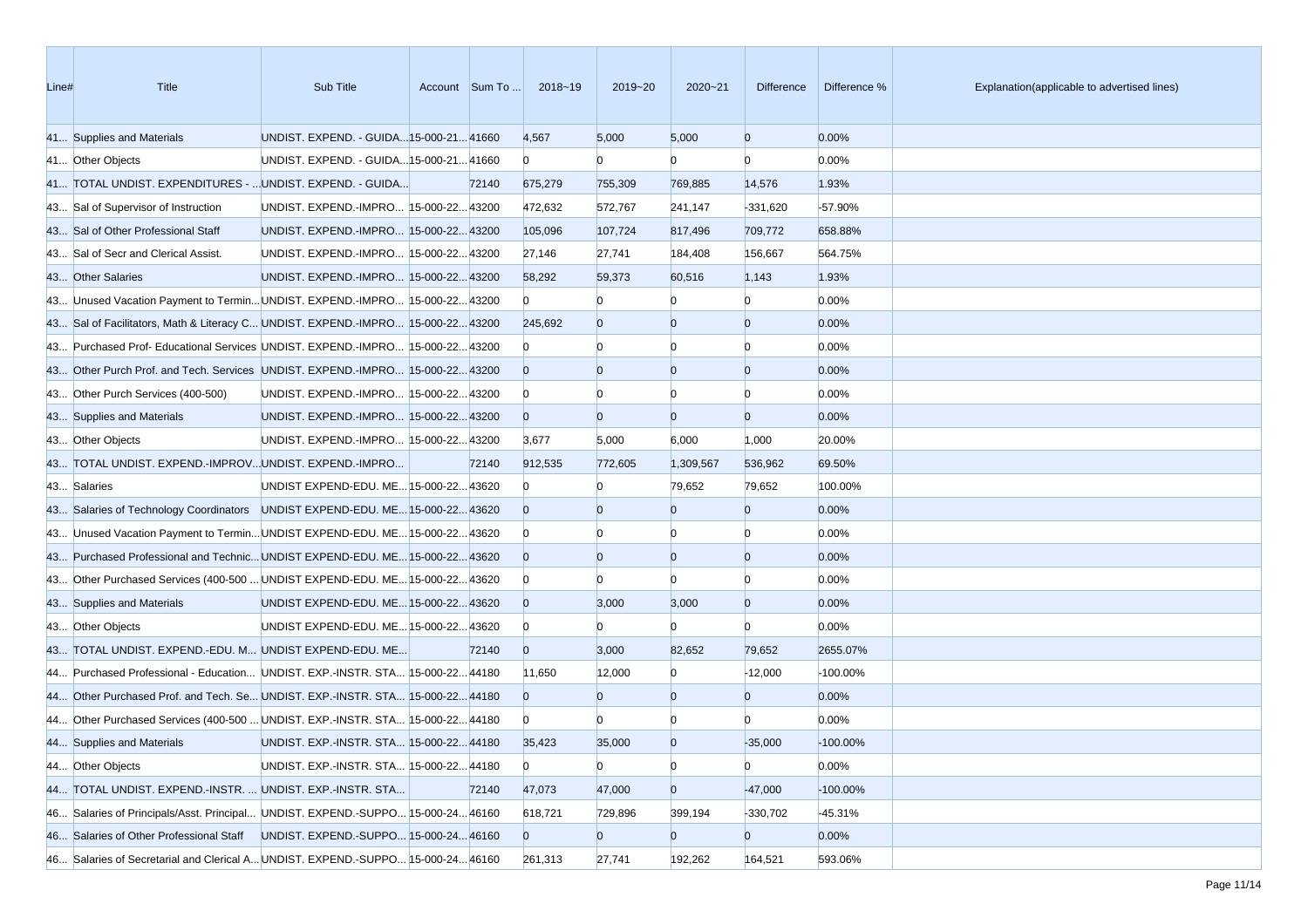| Line# | <b>Title</b>                                                                 | Sub Title                              |                | Account Sum To | 2018~19        | 2019~20        | $2020 - 21$    | Difference     | Difference % | Explanation(applicable to advertised lines) |
|-------|------------------------------------------------------------------------------|----------------------------------------|----------------|----------------|----------------|----------------|----------------|----------------|--------------|---------------------------------------------|
|       | 46 Other Salaries                                                            | UNDIST. EXPEND.-SUPPO 15-000-24 46160  |                |                | 411,679        | 277,603        | $\overline{0}$ | $-277,603$     | -100.00%     |                                             |
|       | 46 Unused Vacation Payment to Termin UNDIST. EXPEND.-SUPPO 15-000-24 46160   |                                        |                |                | $\mathbf{0}$   |                | $\Omega$       | $\Omega$       | 0.00%        |                                             |
|       | 46 Purchased Professional and Technic UNDIST. EXPEND.-SUPPO 15-000-24 46160  |                                        |                |                | $\Omega$       | $\overline{0}$ | $\overline{0}$ | $\overline{0}$ | 0.00%        |                                             |
|       | 46 Other Purchased Services (400-500  UNDIST. EXPEND.-SUPPO 15-000-24 46160  |                                        |                |                | 35,533         | 81,615         | 81,615         | $\overline{0}$ | 0.00%        |                                             |
|       | 46 Supplies and Materials                                                    | UNDIST. EXPEND.-SUPPO 15-000-24 46160  |                |                | 57,068         | 91,387         | 91,387         | $\overline{0}$ | 0.00%        |                                             |
|       | 46 Other Objects                                                             | UNDIST. EXPEND.-SUPPO 15-000-24 46160  |                |                | 21,728         | 30,000         | 30,000         | $\overline{0}$ | 0.00%        |                                             |
|       | 46 TOTAL UNDIST. EXPEND.-SUPPO UNDIST. EXPEND.-SUPPO                         |                                        |                | 72140          | 1,406,042      | 1,238,242      | 794,458        | $-443,784$     | $-35.84%$    |                                             |
|       | 49 Salaries of Non-Instructional Aides                                       | UNDIST EXPEND-CUSTOD 15-000-26 49340   |                |                | $\Omega$       |                | $\Omega$       | n              | 0.00%        |                                             |
|       | 49 General Supplies                                                          | UNDIST EXPEND-CUSTOD 15-000-26 49340   |                |                | $\Omega$       | $\Omega$       | $\overline{0}$ | $\overline{0}$ | 0.00%        |                                             |
|       | 49 TOTAL UNDIST. EXPEND. - CUST UNDIST EXPEND-CUSTOD                         |                                        |                | 51120          | $\overline{0}$ | n              | $\Omega$       | $\Omega$       | 0.00%        |                                             |
|       | 51 Salaries                                                                  | UNDIST EXPEND-SECURITY 15-000-26 51100 |                |                | 290,501        | 362,555        | 391,251        | 28,696         | 7.91%        |                                             |
|       | 51 Unused Vacation Payment to Termin UNDIST EXPEND-SECURITY 15-000-26 51100  |                                        |                |                | $\mathbf{0}$   |                | $\Omega$       | $\Omega$       | 0.00%        |                                             |
|       | 51 Purchased Professional and Technic UNDIST EXPEND-SECURITY 15-000-26 51100 |                                        |                |                | $\overline{0}$ | $\Omega$       | $\overline{0}$ | $\overline{0}$ | 0.00%        |                                             |
|       | 51 Cleaning, Repair, and Maintenance  UNDIST EXPEND-SECURITY 15-000-26 51100 |                                        |                |                | $\overline{0}$ | $\Omega$       | $\Omega$       | $\Omega$       | 0.00%        |                                             |
|       | 51 General Supplies                                                          | UNDIST EXPEND-SECURITY 15-000-26 51100 |                |                | 24,486         | $\overline{0}$ | $\overline{0}$ | $\overline{0}$ | 0.00%        |                                             |
|       | 51 Other Objects                                                             | UNDIST EXPEND-SECURITY 15-000-26 51100 |                |                | $\Omega$       | $\Omega$       | $\Omega$       | $\Omega$       | 0.00%        |                                             |
|       | 51 TOTAL SECURITY                                                            | UNDIST EXPEND-SECURITY                 |                | 51120          | 314,987        | 362,555        | 391,251        | 28,696         | 7.91%        |                                             |
|       | 51 TOTAL UNDIST. EXPEND.-OPER.                                               |                                        |                | 72140          | 314,987        | 362,555        | 391,251        | 28,696         | 7.91%        |                                             |
|       | 52 Contr Serv(Oth. than Bet Home & ScUNDIST EXPEND-Student  15-000-2752480   |                                        |                |                | 43,292         | 37,000         | 47,000         | 10,000         | 27.03%       |                                             |
|       | 52 TOTAL UNDIST. EXPEND.-STUDE                                               |                                        |                | 72140          | 43,292         | 37,000         | 47,000         | 10,000         | 27.03%       |                                             |
|       | 71 Group Insurance                                                           | UNALLOCATED BENEFITS  15-000-2971240   |                |                | $\Omega$       | $\Omega$       | $\Omega$       | $\overline{0}$ | 0.00%        |                                             |
|       | 71 Social Security Contributions                                             | UNALLOCATED BENEFITS                   | 15-000-2971240 |                | $\bf{0}$       |                | $\Omega$       | $\Omega$       | 0.00%        |                                             |
|       | 71 T.P.A.F. Contributions - ERIP                                             | UNALLOCATED BENEFITS  15-000-2971240   |                |                | $\Omega$       | $\Omega$       | $\overline{0}$ | $\overline{0}$ | 0.00%        |                                             |
|       | 71 Other Retirement Contributions - PE UNALLOCATED BENEFITS                  |                                        | 15-000-2971240 |                | $\overline{0}$ |                | $\Omega$       | $\Omega$       | 0.00%        |                                             |
|       | 71 Other Retirement Contributions - ERIP UNALLOCATED BENEFITS                |                                        | 15-000-2971240 |                | $\Omega$       | $\Omega$       | $\overline{0}$ | $\overline{0}$ | 0.00%        |                                             |
|       | 71 Other Retirement Contrib. - Deferred UNALLOCATED BENEFITS                 |                                        | 15-000-2971240 |                | $\bf{0}$       |                |                |                | 0.00%        |                                             |
|       | 71 Other Retirement Contributions - Re UNALLOCATED BENEFITS  15-000-29 71240 |                                        |                |                | $\Omega$       |                | $\Omega$       | $\Omega$       | 0.00%        |                                             |
|       | 71 Unemployment Compensation                                                 | UNALLOCATED BENEFITS                   | 15-000-2971240 |                | $\overline{0}$ | $\overline{0}$ | $\overline{0}$ | $\overline{0}$ | 0.00%        |                                             |
|       | 71 Workmen's Compensation                                                    | UNALLOCATED BENEFITS                   | 15-000-2971240 |                | $\overline{0}$ | $\overline{0}$ | $\overline{0}$ | $\overline{0}$ | 0.00%        |                                             |
|       | 71 Health Benefits                                                           | UNALLOCATED BENEFITS                   | 15-000-2971240 |                | 2,973,634      | 2,890,697      | 2,841,764      | $-48,933$      | $-1.69%$     |                                             |
|       | 71 Tuition Reimbursement                                                     | UNALLOCATED BENEFITS 15-000-29 71240   |                |                | $\overline{0}$ | $\mathbf{0}$   | $\mathbf{0}$   | $\overline{0}$ | 0.00%        |                                             |
|       | 71 Other Employee Benefits                                                   | UNALLOCATED BENEFITS   15-000-29 71240 |                |                | $\overline{0}$ | $\overline{0}$ | $\overline{0}$ | $\overline{0}$ | 0.00%        |                                             |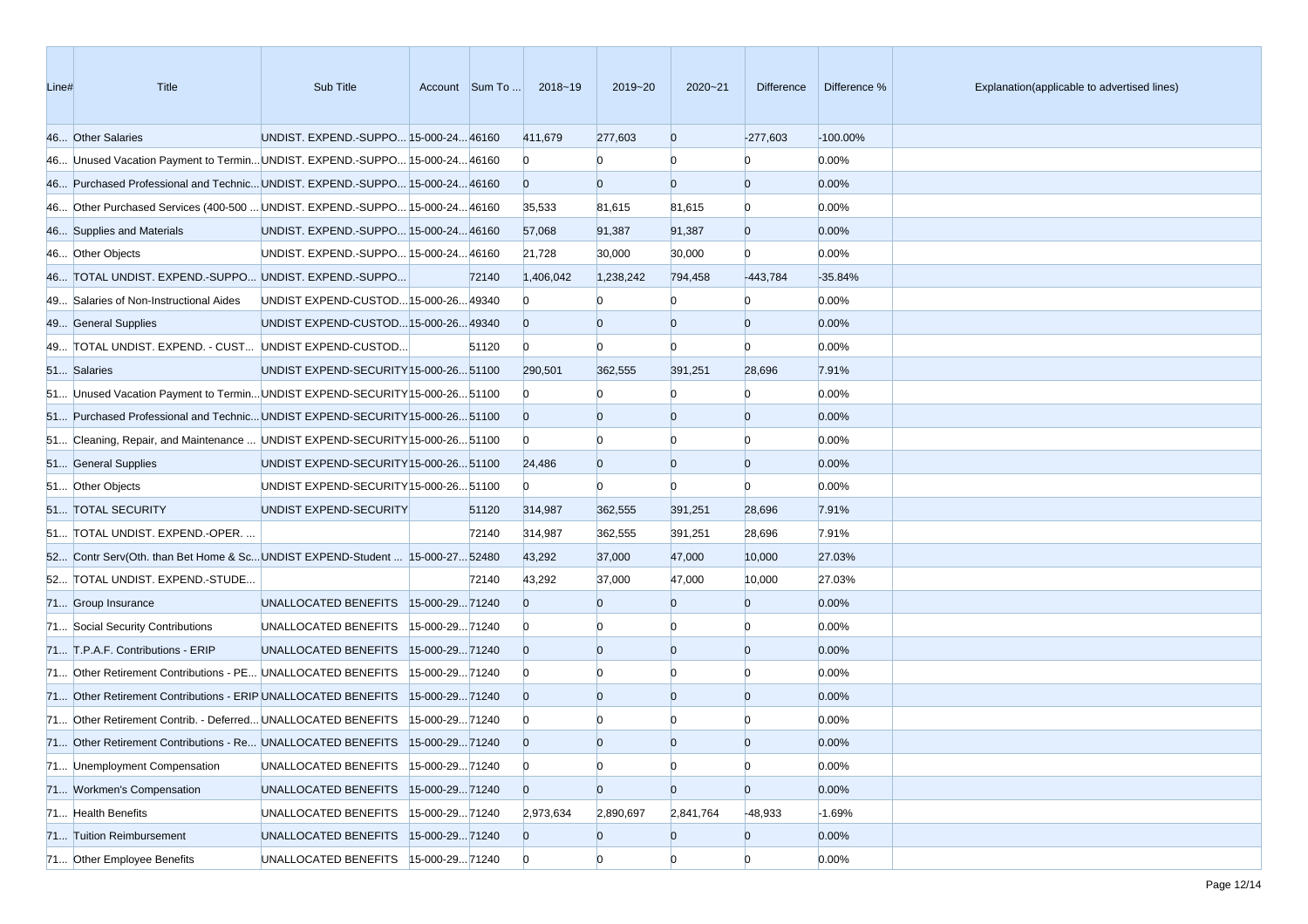| Line# | Title                                                                     | Sub Title        |                | Account Sum To | 2018~19        | 2019~20        | 2020~21        | <b>Difference</b> | Difference % | Explanation(applicable to advertised lines) |
|-------|---------------------------------------------------------------------------|------------------|----------------|----------------|----------------|----------------|----------------|-------------------|--------------|---------------------------------------------|
|       | 71 Unused Sick Payment to Terminated UNALLOCATED BENEFITS 15-000-29 71240 |                  |                |                | $\overline{0}$ | $\overline{0}$ | $\overline{0}$ | $\overline{0}$    | 0.00%        |                                             |
|       | 71 Unused Vacation Pmt to Terminated/ UNALLOCATED BENEFITS                |                  | 15-000-2971240 |                | $\bf{0}$       |                | $\Omega$       | $\Omega$          | 0.00%        |                                             |
|       | 71 Unused Sick Payment to Terminated UNALLOCATED BENEFITS 15-000-29 71240 |                  |                |                | $\overline{0}$ | $\Omega$       | $\overline{0}$ | $\overline{0}$    | 0.00%        |                                             |
|       | 71 TOTAL UNALLOCATED BENEFITS UNALLOCATED BENEFITS                        |                  |                | 71260          | 2,973,634      | 2,890,697      | 2,841,764      | $-48,933$         | $-1.69%$     |                                             |
|       | 71 TOTAL PERSONAL SERVICES - E                                            |                  |                | 72140          | 2,973,634      | 2,890,697      | 2,841,764      | $-48,933$         | $-1.69%$     |                                             |
|       | 72 TOTAL UNDISTRIBUTED EXPENDI                                            |                  |                | 72260          | 6,946,956      | 6,669,795      | 6,866,199      | 196,404           | 2.94%        |                                             |
|       | 72 TOTAL GENERAL CURRENT EXPE                                             |                  |                | 84060          | 18,541,861     | 18,639,815     | 19,821,720     | 1,181,905         | 6.34%        |                                             |
|       | 73 Kindergarten                                                           | <b>EQUIPMENT</b> | 15-110-1075880 |                | $\Omega$       |                | $\Omega$       | $\Omega$          | 0.00%        |                                             |
|       | 73 Grades 1-5                                                             | <b>EQUIPMENT</b> | 15-120-1075880 |                | $\overline{0}$ | 0              | $\bf{0}$       | $\Omega$          | 0.00%        |                                             |
|       | 73 Grades 6-8                                                             | <b>EQUIPMENT</b> | 15-130-1075880 |                | $\overline{0}$ |                | $\bf{0}$       |                   | 0.00%        |                                             |
|       | 73 Grades 9-12                                                            | <b>EQUIPMENT</b> | 15-140-1075880 |                | 4,595          | 2,451          | $\overline{0}$ | $-2,451$          | $-100.00\%$  |                                             |
|       | 74 Cognitive - Mild                                                       | <b>EQUIPMENT</b> | 15-201-1075880 |                | $\Omega$       |                | $\Omega$       | n                 | 0.00%        |                                             |
|       | 74 Cognitive - Moderate                                                   | <b>EQUIPMENT</b> | 15-202-1075880 |                | $\overline{0}$ | 0              | $\overline{0}$ | $\overline{0}$    | 0.00%        |                                             |
|       | 74 Learning and/or Language Disabilities EQUIPMENT                        |                  | 15-204-1075880 |                | $\bf{0}$       |                | $\bf{0}$       | $\Omega$          | 0.00%        |                                             |
|       | 74 Visual Impairments                                                     | <b>EQUIPMENT</b> | 15-206-1075880 |                | $\overline{0}$ | $\Omega$       | $\overline{0}$ | $\overline{0}$    | 0.00%        |                                             |
|       | 74 Auditory Impairments                                                   | <b>EQUIPMENT</b> | 15-207-1075880 |                | $\bf{0}$       |                | $\Omega$       | n                 | 0.00%        |                                             |
|       | 74 Behavioral Disabilities                                                | <b>EQUIPMENT</b> | 15-209-1075880 |                | $\overline{0}$ | 0              | $\overline{0}$ | $\Omega$          | 0.00%        |                                             |
|       | 74 Multiple Disabilities                                                  | <b>EQUIPMENT</b> | 15-212-1075880 |                | $\overline{0}$ |                | $\Omega$       | n                 | 0.00%        |                                             |
|       | 74 Resource Room/Resource Center                                          | <b>EQUIPMENT</b> | 15-213-1075880 |                | $\overline{0}$ | $\Omega$       | $\overline{0}$ | $\overline{0}$    | 0.00%        |                                             |
|       | 74 Autism                                                                 | <b>EQUIPMENT</b> | 15-214-1075880 |                | $\bf{0}$       |                | $\bf{0}$       | n                 | 0.00%        |                                             |
|       | 74 Preschool Disabilities - Part-Time                                     | <b>EQUIPMENT</b> | 15-215-1075880 |                | $\overline{0}$ | 0              | $\overline{0}$ | $\overline{0}$    | 0.00%        |                                             |
|       | 74 Preschool Disabilities - Full-Time                                     | <b>EQUIPMENT</b> | 15-216-1075880 |                | $\overline{0}$ |                | $\Omega$       | n                 | 0.00%        |                                             |
|       | 74 Cognitive - Severe                                                     | <b>EQUIPMENT</b> | 15-222-1075880 |                | $\overline{0}$ | $\Omega$       | $\overline{0}$ | $\Omega$          | 0.00%        |                                             |
|       | 74 Basic Skills/Remedial - Instruction                                    | <b>EQUIPMENT</b> | 15-230-1075880 |                | $\bf{0}$       |                | $\Omega$       | n                 | 0.00%        |                                             |
|       | 74 Bilingual Education - Instruction                                      | <b>EQUIPMENT</b> | 15-240-1075880 |                | $\overline{0}$ | $\Omega$       | $\overline{0}$ | $\Omega$          | 0.00%        |                                             |
|       | 75 Vocational Programs - Local - Instru EQUIPMENT                         |                  | 15-3XX-1 75880 |                | $\overline{0}$ |                |                |                   | 0.00%        |                                             |
|       | 75 At-Risk Programs                                                       | <b>EQUIPMENT</b> | 15-42X-1075880 |                | $\Omega$       | $\Omega$       | $\Omega$       | n                 | 0.00%        |                                             |
|       | 75 School-Sponsored and Other Instruc EQUIPMENT                           |                  | 15-4XX-1 75880 |                | $\overline{0}$ | $\bf{0}$       | $\overline{0}$ | $\overline{0}$    | 0.00%        |                                             |
|       | 75 Undistributed Expenditures - Instructi EQUIPMENT                       |                  | 15-000-1075880 |                | $\overline{0}$ | $\overline{0}$ | $\overline{0}$ | $\overline{0}$    | 0.00%        |                                             |
|       | 75 Undist.Expend.-Support Serv.-Stude EQUIPMENT                           |                  | 15-000-2175880 |                | $\mathbf{0}$   | $\Omega$       | $\overline{0}$ |                   | 0.00%        |                                             |
|       | 75 Undist.Expend.-Support Serv. - Inst.  EQUIPMENT                        |                  | 15-000-2275880 |                | $\overline{0}$ | $\bf{0}$       | $\overline{0}$ | $\overline{0}$    | 0.00%        |                                             |
|       | 75 Undistributed Expenditures - School  EQUIPMENT                         |                  | 15-000-2475880 |                | $\overline{0}$ | $\overline{0}$ | $\overline{0}$ | $\overline{0}$    | 0.00%        |                                             |